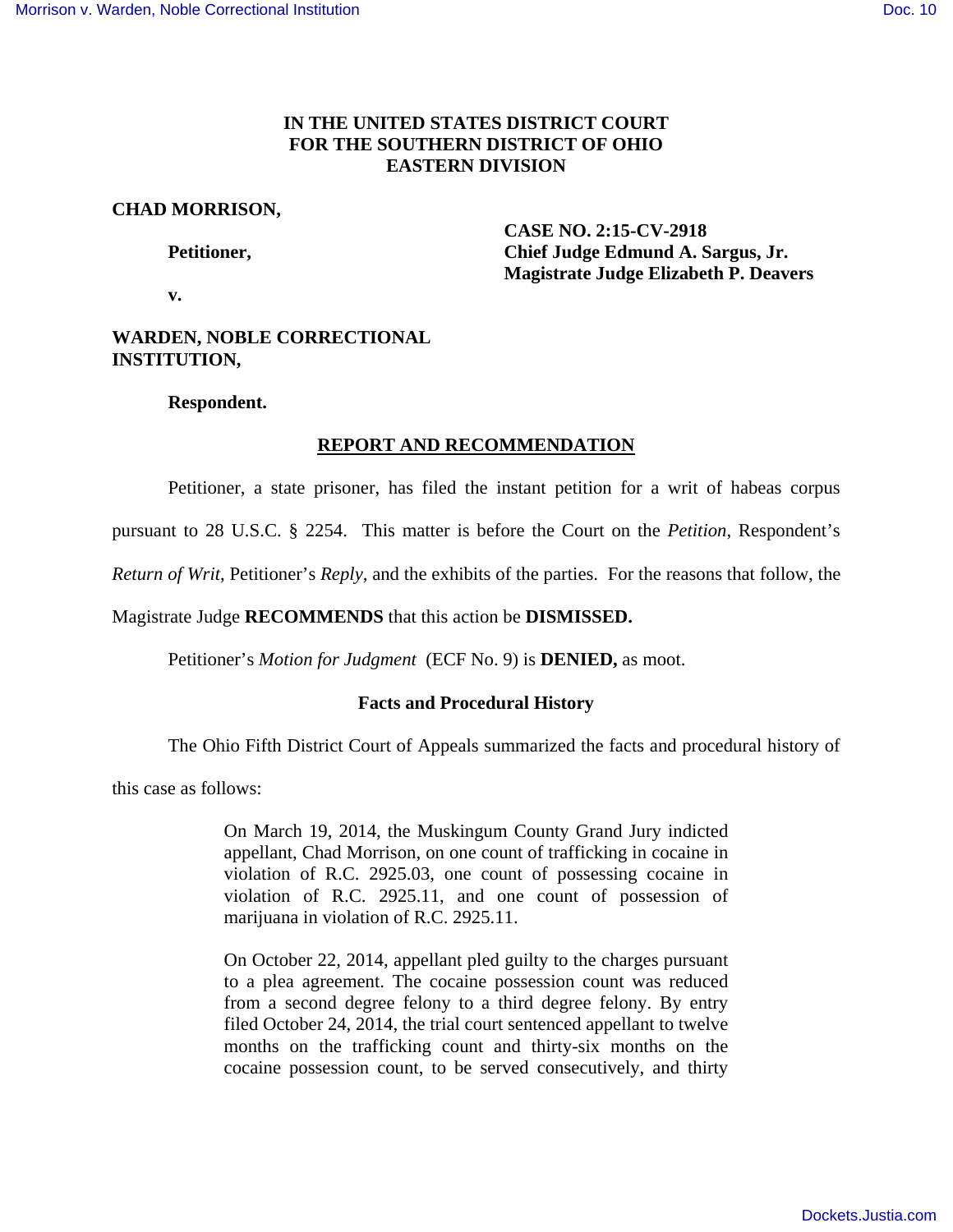days on the marijuana possession count, to be served concurrently, for a total aggregate term of forty-eight months in prison.

Appellant filed an appeal and this matter is now before this court for consideration. Assignments of error are as follows:

I

"THE PROSECUTOR BREACHED THE PLEA AGREEMENT BY RECOMMENDING MAXIMUM CONSECUTIVE SENTENCES."

II

"APPELLANT WAS DEPRIVED OF HIS RIGHTS TO THE EFFECTIVE ASSISTANCE OF COUNSEL UNDER THE SIXTH AND FOURTEENTH AMENDMENTS TO THE UNITED STATES CONSTITUTION AND THE OHIO CONSTITUTION, ARTICLE I, SECTION 10, WHEN COUNSEL FAILED TO OBJECT TO THE PROSECUTOR'S VIOLATION OF THE PLEA AGREEMENT."

*State v. Morrison*, No. CT2014-0042, 2015 WL 3385652, at \*1 (Ohio App. 5th Dist. May 22,

2015). On May 22, 2015, the appellate court affirmed the judgment of the trial court. *Id*. On September 16, 2015, the Ohio Supreme Court declined to accept jurisdiction of the appeal. *State v. Morrison,* 143 Ohio St.3d 1466 (Ohio 2015).

 On October 16, 2015, Petitioner filed the instant *pro se* petition for a writ of habeas corpus pursuant to 28 U.S.C. § 2254. He asserts that the prosecutor violated the terms of his plea agreement by recommending that maximum consecutive sentences be imposed (claim one); and that he was denied the effective assistance of counsel because his attorney failed to object (claim two). It is the position of the Respondent that Petitioner's claims are procedurally defaulted and without merit.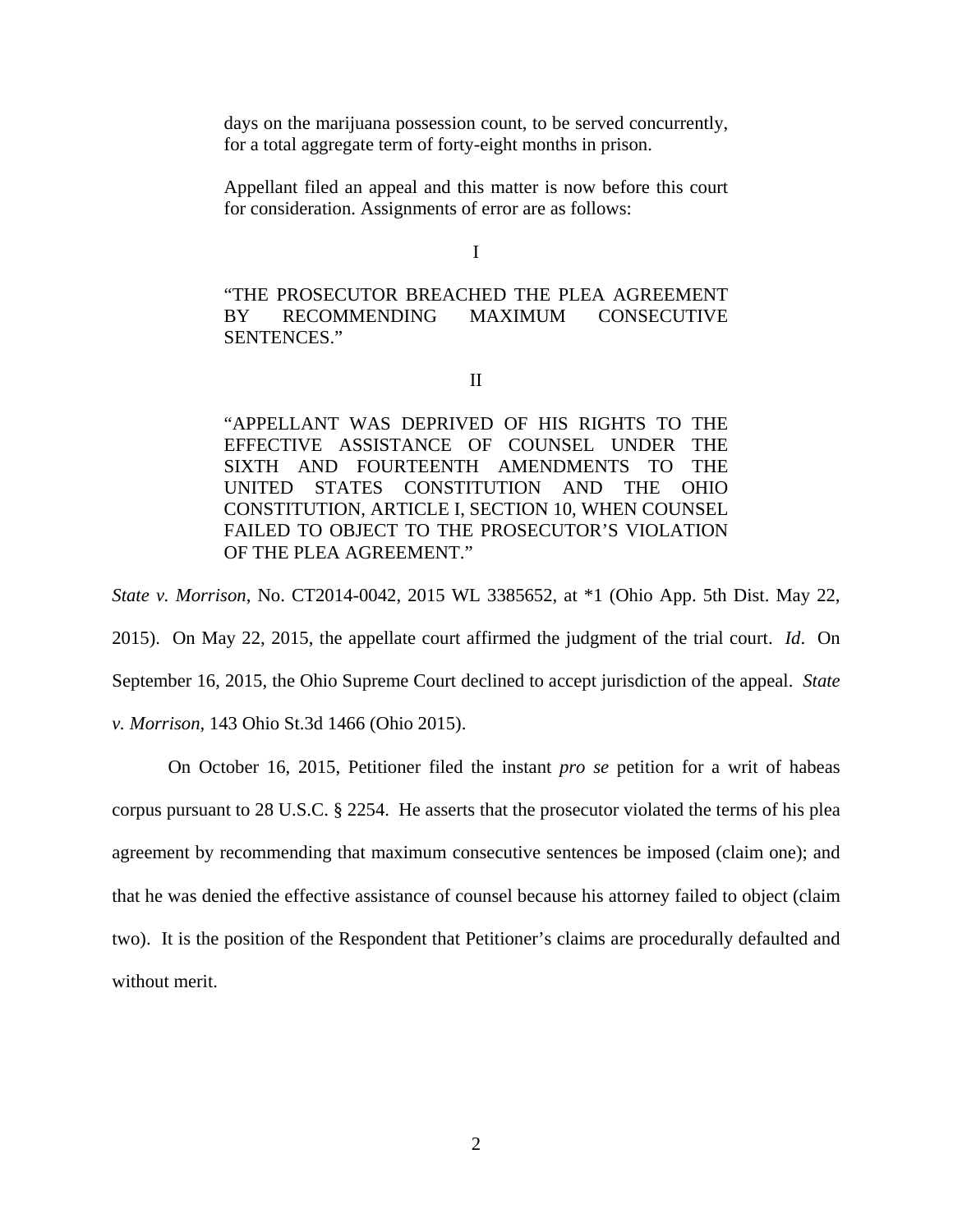### **Procedural Default**

Congress has provided that state prisoners who are in custody in violation of the Constitution or laws or treaties of the United States may apply to the federal courts for a writ of habeas corpus. 28 U.S.C. § 2254(a). In recognition of the equal obligation of the state courts to protect the constitutional rights of criminal defendants, and in order to prevent needless friction between the state and federal courts, a state criminal defendant with federal constitutional claims is required to present those claims to the state courts for consideration. 28 U.S.C. § 2254(b), (c). If he fails to do so, but still has an avenue open to him by which he may present his claims, then his petition is subject to dismissal for failure to exhaust state remedies. *Id*.; *Anderson v. Harless*, 459 U.S. 4, 6 (1982 (*per curiam* ) (citing *Picard v. Connor*, 404 U.S. 270, 275–78 (1971)). Where a petitioner has failed to exhaust his claims but would find those claims barred if later presented to the state courts, "there is a procedural default for purposes of federal habeas. . . ." *Coleman* v. *Thompson*, 501 U.S. 722, 735 n.1 (1991).

The term "procedural default" has come to describe the situation where a person convicted of a crime in a state court fails (for whatever reason) to present a particular claim to the highest court of the State so that the State has a fair chance to correct any errors made in the course of the trial or the appeal before a federal court intervenes in the state criminal process. This "requires the petitioner to present 'the same claim under the same theory' to the state courts before raising it on federal habeas review." *Hicks v. Straub*, 377 F.3d 538, 552–53 (6th Cir. 2004) (quoting *Pillette v. Foltz*, 824 F.2d 494, 497 (6th Cir. 1987)). One of the aspects of "fairly presenting" a claim to the state courts is that a habeas petitioner must do so in a way that gives the state courts a fair opportunity to rule on the federal law claims being asserted. That means that if the claims are not presented to the state courts in the way in which state law requires, and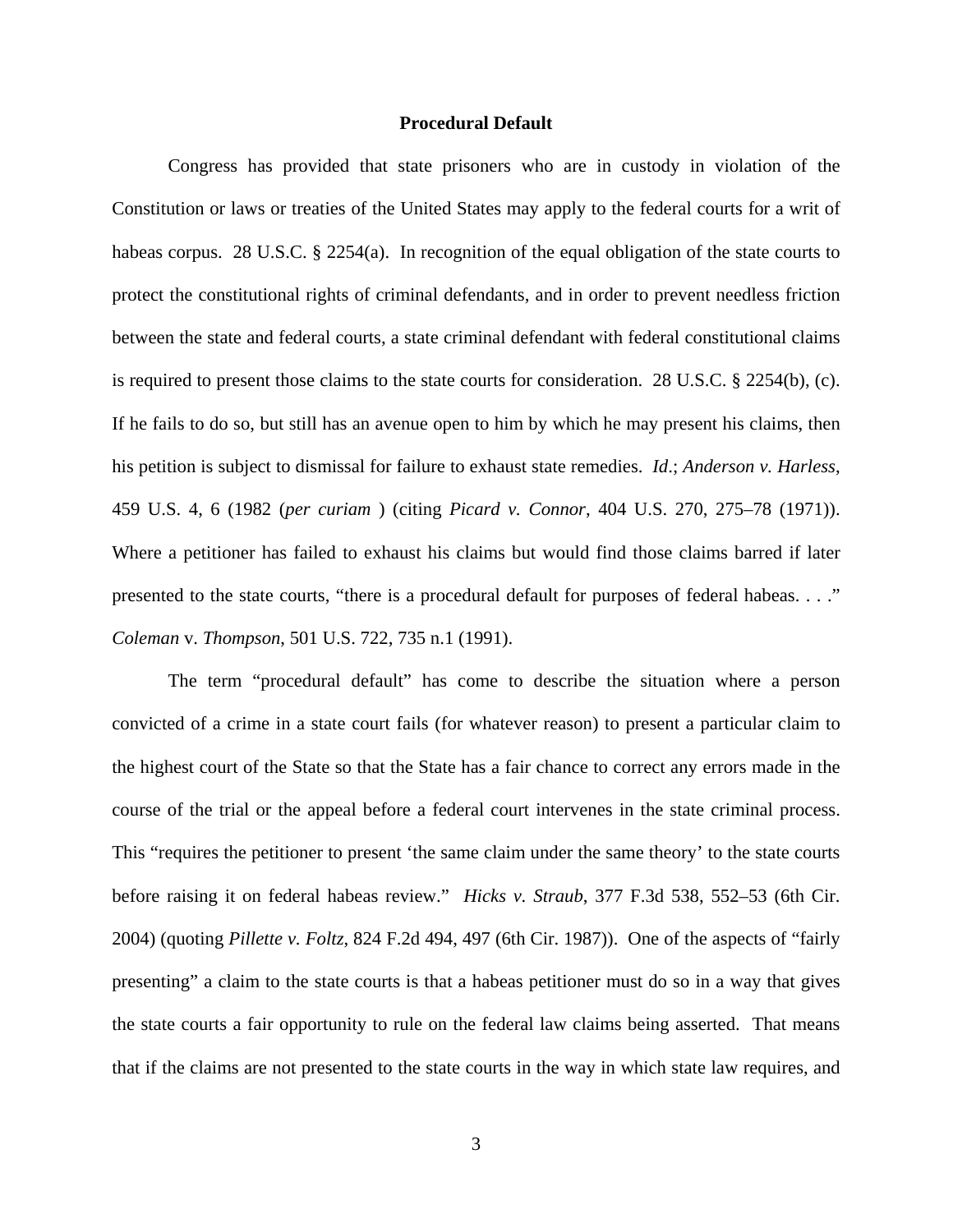the state courts therefore do not decide the claims on their merits, neither may a federal court do so. In the words used by the Supreme Court in *Wainwright v. Sykes*, 433 U.S. 72, 87 (1977), "contentions of federal law which were not resolved on the merits in the state proceeding due to respondent's failure to raise them there as required by state procedure" also cannot be resolved on their merits in a federal habeas case-- that is, they are "procedurally defaulted."

In the Sixth Circuit, a four-part analysis must be undertaken when the state argues that a federal habeas claim is waived by the petitioner's failure to observe a state procedural rule. *Maupin v. Smith*, 785 F.2d 135, 138 (6th Cir. 1986). "First, the court must determine that there is a state procedural rule that is applicable to the petitioner's claim and that the petitioner failed to comply with the rule." *Id*. Second, the Court must determine whether the state courts actually enforced the state procedural sanction. *Id*. Third, it must be decided whether the state procedural forfeiture is an adequate and independent state ground upon which the state can rely to foreclose review of a federal constitutional claim. *Id*. Finally, if the Court has determined that a state procedural rule was not complied with, and that the rule was an adequate and independent state ground, then the petitioner must demonstrate that there was cause for him not to follow the procedural rule, and that he was actually prejudiced by the alleged constitutional error. *Id.* This "cause and prejudice" analysis applies to failures to raise or preserve issues for review at the appellate level. *Leroy v. Marshall*, 757 F.2d 94 (6th Cir. 1985).

Turning to the fourth part of the *Maupin* analysis, in order to establish cause, petitioner must show that "some objective factor external to the defense impeded counsel's efforts to comply with the State's procedural rule." *Murray v. Carrier*, 477 U.S. 478, 488 (1986). Constitutionally ineffective counsel may constitute cause to excuse a procedural default. *Edwards v. Carpenter*, 529 U.S. 446, 453 (2000). In order to constitute cause, an ineffective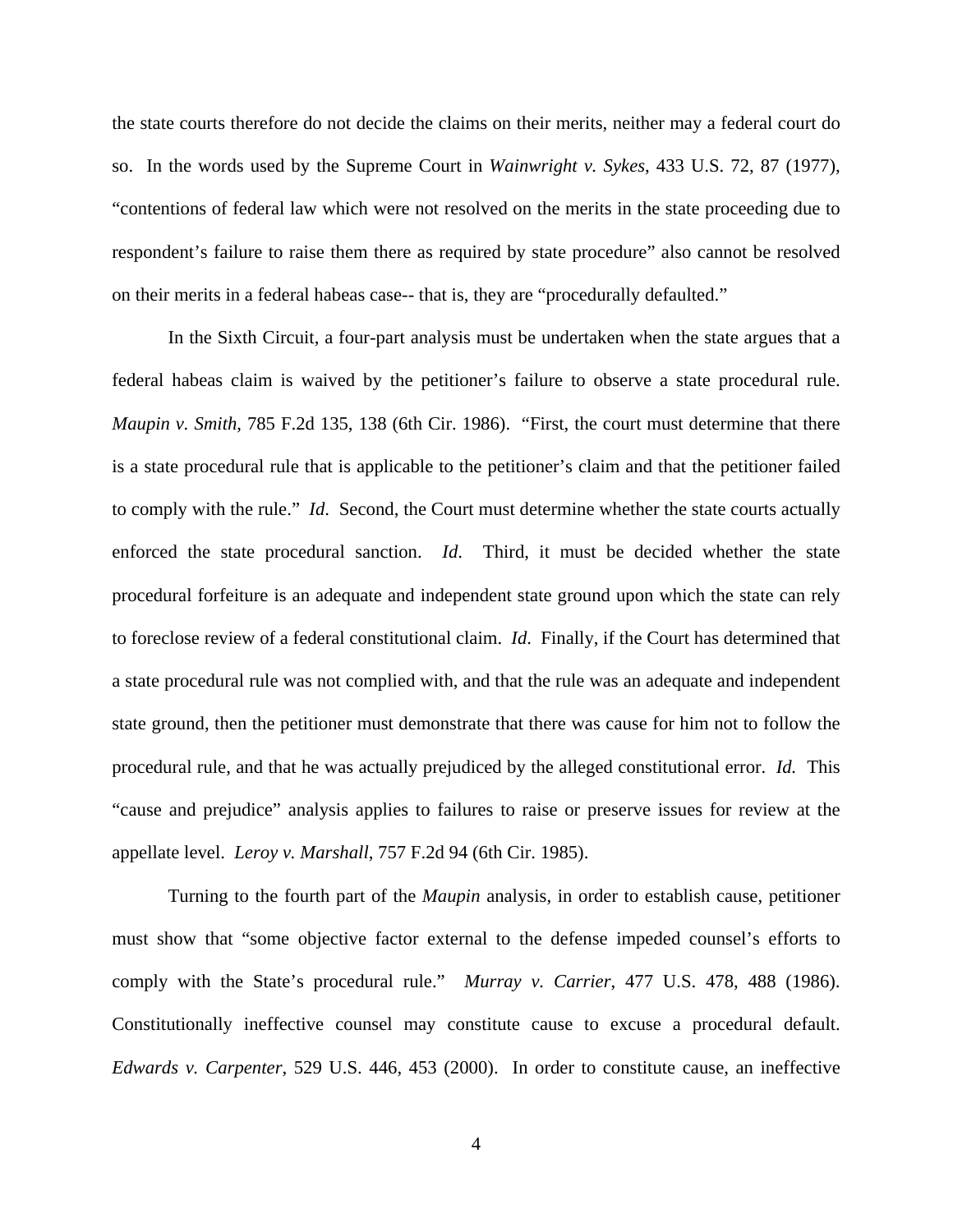assistance of counsel claim generally must "'be presented to the state courts as an independent claim before it may be used to establish cause for a procedural default.'" *Edwards*, 529 U.S. at 452 (quoting *Murray v. Carrier*, 477 U.S. 478, 479 (1986)). That is because, before counsel's ineffectiveness will constitute cause, "that ineffectiveness must itself amount to a violation of the Sixth Amendment, and therefore must be both exhausted and not procedurally defaulted." *Burroughs v. Makowski*, 411 F.3d 665, 668 (6th Cir. 2005). Or, if procedurally defaulted, petitioner must be able to "satisfy the 'cause and prejudice' standard with respect to the ineffective-assistance claim itself." *Edwards,* 529 U.S. at 450–51. The Supreme Court explained the importance of this requirement:

> We recognized the inseparability of the exhaustion rule and the procedural-default doctrine in *Coleman*: "In the absence of the independent and adequate state ground doctrine in federal habeas, habeas petitioners would be able to avoid the exhaustion requirement by defaulting their federal claims in state court. The independent and adequate state ground doctrine ensures that the States' interest in correcting their own mistakes is respected in all federal habeas cases." 501 U.S., at 732, 111 S.Ct. 2546, 115 L.Ed.2d 640. We again considered the interplay between exhaustion and procedural default last Term in *O'Sullivan v. Boerckel*, 526 U.S. 838, 119 S.Ct. 1728, 144 L.Ed.2d 1 (1999), concluding that the latter doctrine was necessary to " 'protect the integrity' of the federal exhaustion rule." *Id*., at 848, 526 U.S. 838, 119 S.Ct. 1728, 144 L.Ed.2d 1 (quoting *id*., at 853, 526 U.S. 838, 119 S.Ct. 1728, 144 L.Ed.2d 1 (STEVENS, J., dissenting)). The purposes of the exhaustion requirement, we said, would be utterly defeated if the prisoner were able to obtain federal habeas review simply by " 'letting the time run' " so that state remedies were no longer available. *Id.*, at 848, 526 U.S. 838, 119 S.Ct. 1728, 144 L.Ed.2d 1. Those purposes would be no less frustrated were we to allow federal review to a prisoner who had presented his claim to the state court, but in such a manner that the state court could not, consistent with its own procedural rules, have entertained it. In such circumstances, though the prisoner would have "concededly exhausted his state remedies," it could hardly be said that, as comity and federalism require, the State had been given a "fair 'opportunity to pass upon [his claims].' " *Id*., at 854, 526 U.S. 838, 119 S.Ct. 1728, 144 L.Ed.2d 1 (STEVENS, J., dissenting)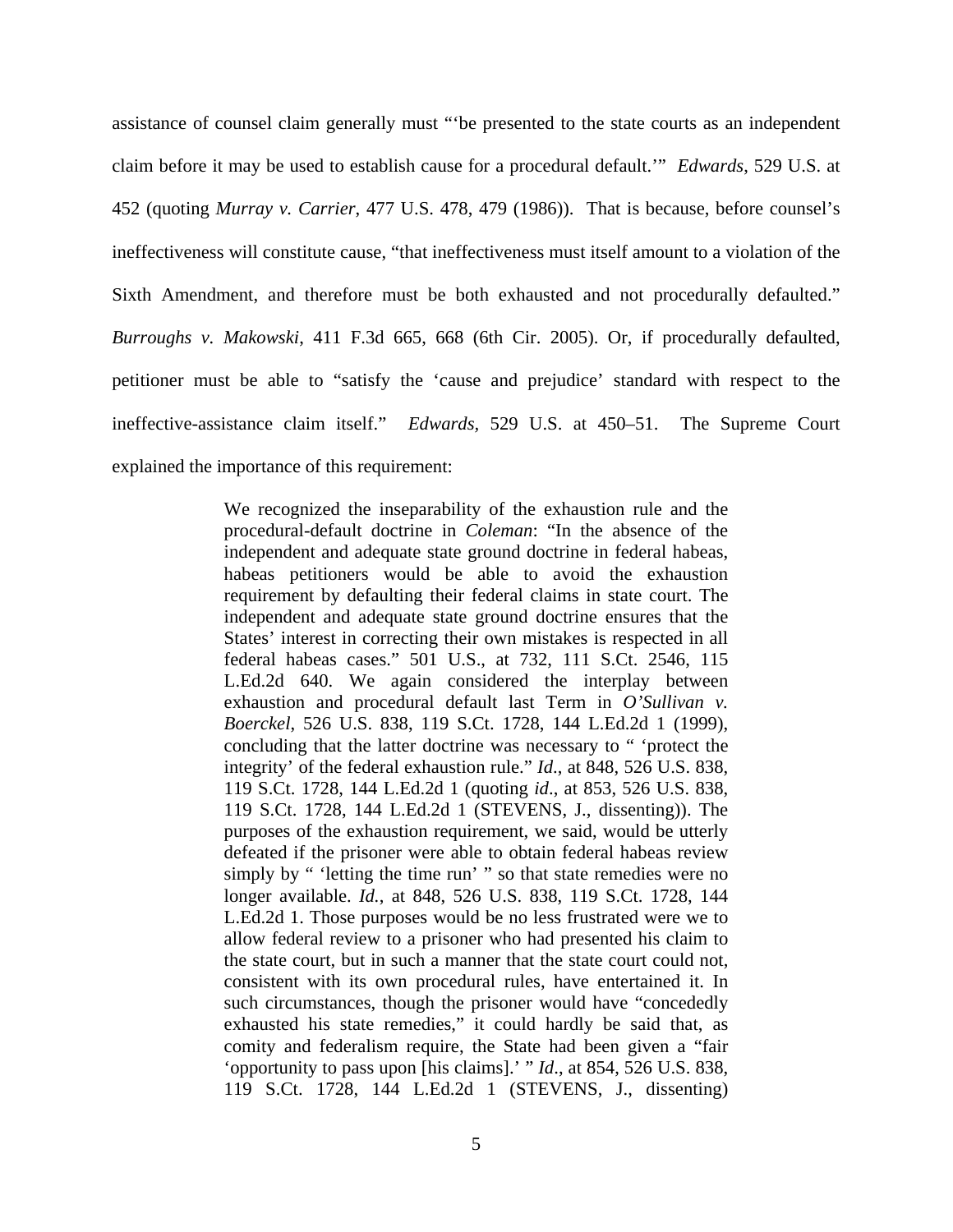(emphasis added) (quoting *Darr v. Burford*, 339 U.S. 200, 204, 70 S.Ct. 587, 94 L.Ed. 761 (1950)).

*Edwards*, 529 U.S. at 452–53.

If, after considering all four factors of the *Maupin* test, the court concludes that a procedural default occurred, it must not consider the procedurally defaulted claim on the merits unless "review is needed to prevent a fundamental miscarriage of justice, such as when the petitioner submits new evidence showing that a constitutional violation has probably resulted in a conviction of one who is actually innocent." *Hodges v. Colson*, 727 F.3d 517, 530 (6th Cir. 2013) (citing *Murray v. Carrier*, 477 U.S. 478, 495–96 (1986)).

 Here, the state appellate court reviewed Petitioner's claim that the prosecutor breached the terms of the plea agreement for plain error, due to Petitioner's failure to object, stating:

> No objection was made to the recommendation. An error not raised in the trial court must be plain error for an appellate court to reverse. *State v. Long*, 53 Ohio St.2d 91 (1978); Crim. R. 52(B). In order to prevail under a plain error analysis, appellant bears the burden of demonstrating that the outcome of the trial clearly would have been different but for the error. *Long*. Notice of plain error "is to be taken with the utmost caution, under exceptional circumstances and only to prevent a manifest miscarriage of justice." *Id.* at paragraph three of the syllabus.

*State v. Morrison*, 2015 WL 3385652, at \*2.

The United States Court of Appeals for the Sixth Circuit has held that plain error review does not constitute a waiver of the state's procedural default rules. *Seymour v. Walker*, 224 F.3d 542, 557 (6th Cir. 2000). "[A] state court's plain error analysis does not save a petitioner from procedural default[.]" *Conley v. Warden, Chillicothe Correctional Inst*., 505 F. App'x 501, 506, unpublished, 2012 WL 58617131 (6th Cir. Nov. 20, 2012) (quoting *Lundgren v. Mitchell*, 440 F.3d 754, 765 (6th Cir. 2006) (citing *Scott v. Mitchell*, 209 F.3d 854, 866 (6th Cir. 2000)). *See also Hinkle v. Randle*, 271 F.3d 239, 244 (6th Cir. 2001); *Seymour v. Walker*, 224 F.3d 542, 557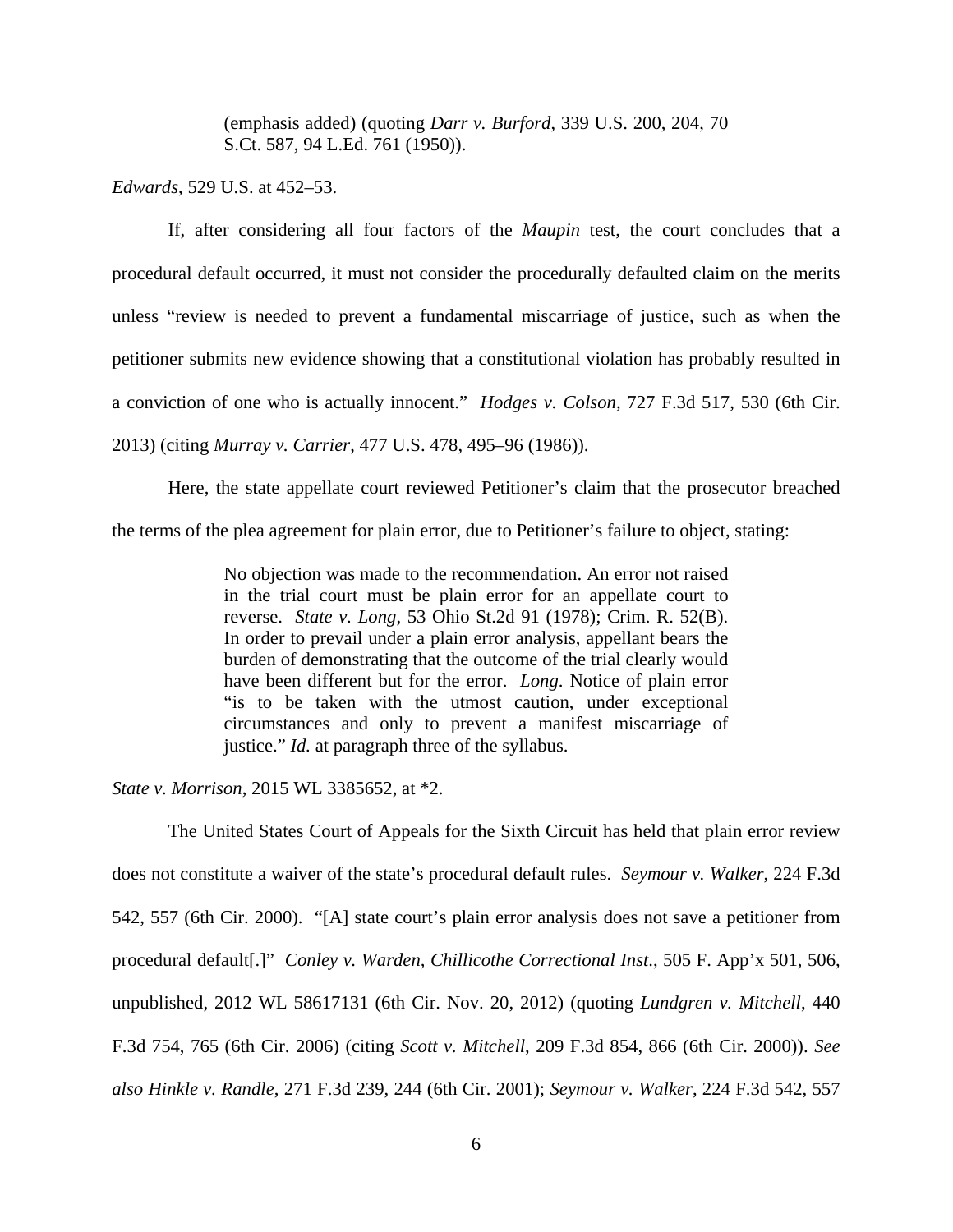(6th Cir. 2000). Additionally, "the state procedural rule constituted an adequate and independent ground of decision. Ohio's contemporaneous objection rule has been deemed an adequate and independent state ground in numerous Sixth Circuit decisions." *Conley*, 505 F. App'x at 506 (citing *Wogenstahl v. Mitchell*, 668 F.3d 307, 335 (6th Cir. 2012); *Goodwin v. Johnson*, 632 F.3d 301, 315 (6th Cir. 2011). Further, an appellate court's alternative ruling on the merits does not remove the procedural default, because "'a state court need not fear reaching the merits of a federal claim in an alternative holding.'" *Conley*, 505 F. App'x at 506 (citing *Harris v. Reed*, 489 U.S. 255, 264 n.10 (1989); *Coe v. Bell*, 161 F.3d 320, 330 (6th Cir. 1998)).

Petitioner may still secure review of this claim on the merits if he demonstrates cause for his failure to follow the state procedural rules, as well as actual prejudice from the constitutional violations that he alleges. *See Coleman*, 501 U.S. at 753; *Maples v. Stegall*, 340 F.3d 433, 438 (6th Cir. 2003).

As cause for his procedural default, and in habeas corpus claim two, Petitioner asserts the denial of the effective assistance of counsel based on his attorney's failure to object. *See Edwards v. Carpenter*, 529 U.S. 446, 451-52 (2000) (a claim of ineffective assistance of counsel may constitute cause for a procedural default, so long as the claim has been presented to the state courts and has not been procedurally defaulted) (citing *Murray v. Carrier*, 477 U.S. 478, 488–89 (1986)). The Court therefore will consider the merits of Petitioner's claim of ineffective assistance of counsel.

#### **Standard of Review**

Petitioner seeks habeas relief under 28 U.S.C. § 2254. The Antiterrorism and Effective Death Penalty Act ("AEDPA") sets forth standards governing this Court's review of state-court determinations. The United State Supreme Court described AEDPA as "a formidable barrier to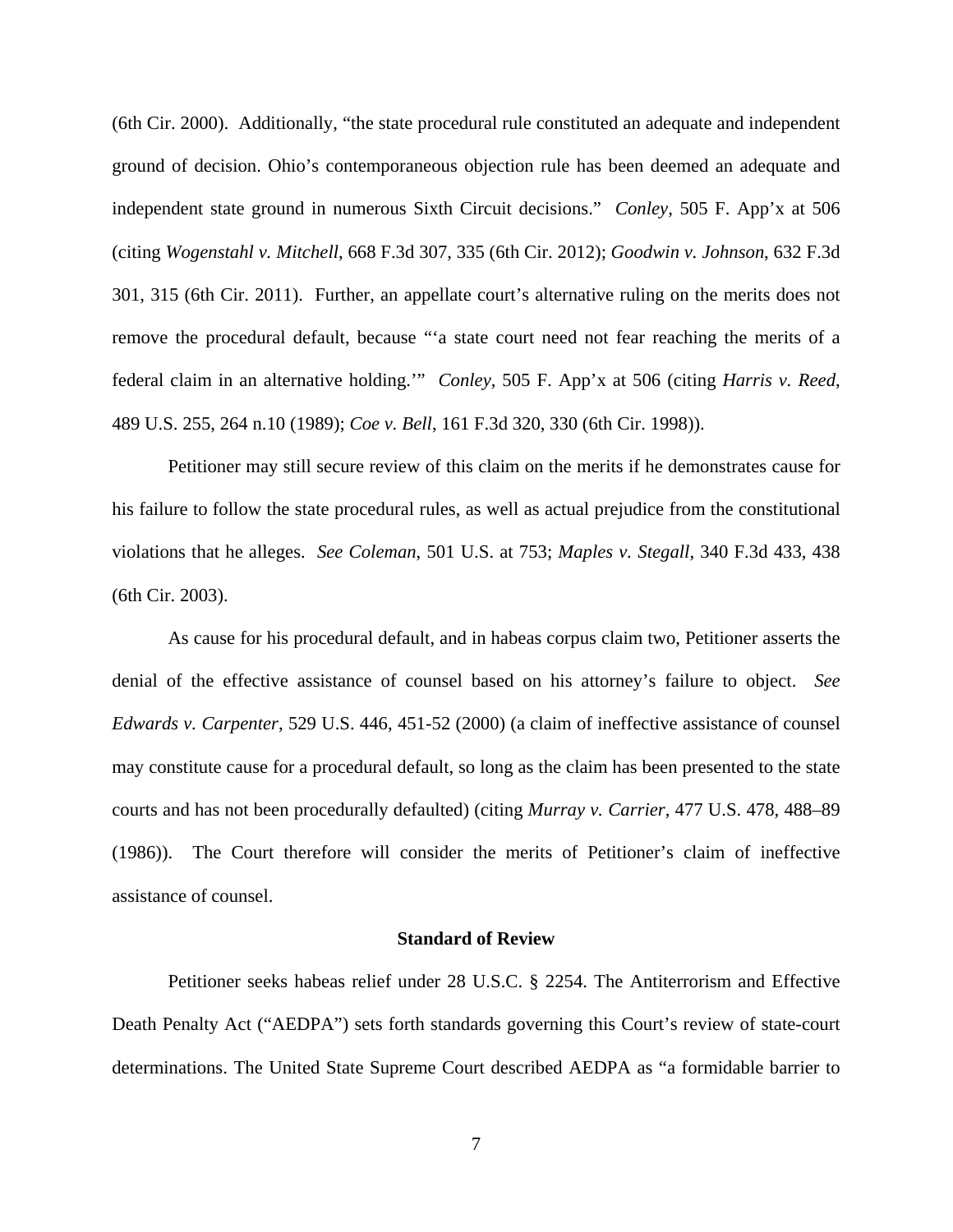federal habeas relief for prisoners whose claims have been adjudicated in state court" and emphasized that courts must not "lightly conclude that a State's criminal justice system has experienced the 'extreme malfunction' for which federal habeas relief is the remedy." *Burt v. Titlow*, -- U.S. --, --, 134 S.Ct. 10, 16 (2013) (quoting *Harrington v. Richter*, 562 U.S. 86 (2011)); *see also Renico v. Lett*, 559 U.S. 766, 773 (2010) ("AEDPA. . . imposes a highly deferential standard for evaluating state-court rulings, and demands that state court decisions be given the benefit of the doubt." (internal quotation marks, citations, and footnote omitted)).

The factual findings of the state appellate court are presumed to be correct.

In a proceeding instituted by an application for a writ of habeas corpus by a person in custody pursuant to the judgment of a State court, a determination of a factual issue made by a State court shall be presumed to be correct. The applicant shall have the burden of rebutting the presumption of correctness by clear and convincing evidence.

28 U.S.C. § 2254(e) (1). Moreover, "a writ of habeas corpus should be denied unless the state court decision was contrary to, or involved an unreasonable application of, clearly established federal law as determined by the Supreme Court, or based on an unreasonable determination of the facts in light of the evidence presented to the state courts." *Coley v. Bagley*, 706 F.3d 741, 748 (6th Cir. 2013) (citing *Slagle v. Bagley*, 457 F.3d 501, 513 (6th Cir. 2006)); 28 U.S.C. § 2254(d) (1) (a petitioner must show that the state court's decision was "contrary to, or involved an unreasonable application of, clearly established federal law"); 28 U.S.C. § 2254(d) (2) (a petitioner must show that the state court relied on an "unreasonable determination of the facts in light of the evidence presented in the State court proceeding"). The United States Court of Appeals for the Sixth Circuit has explained these standards as follows:

> A state court's decision is "contrary to" Supreme Court precedent if (1) "the state court arrives at a conclusion opposite to that reached by [the Supreme] Court on a question of law[,]" or (2) "the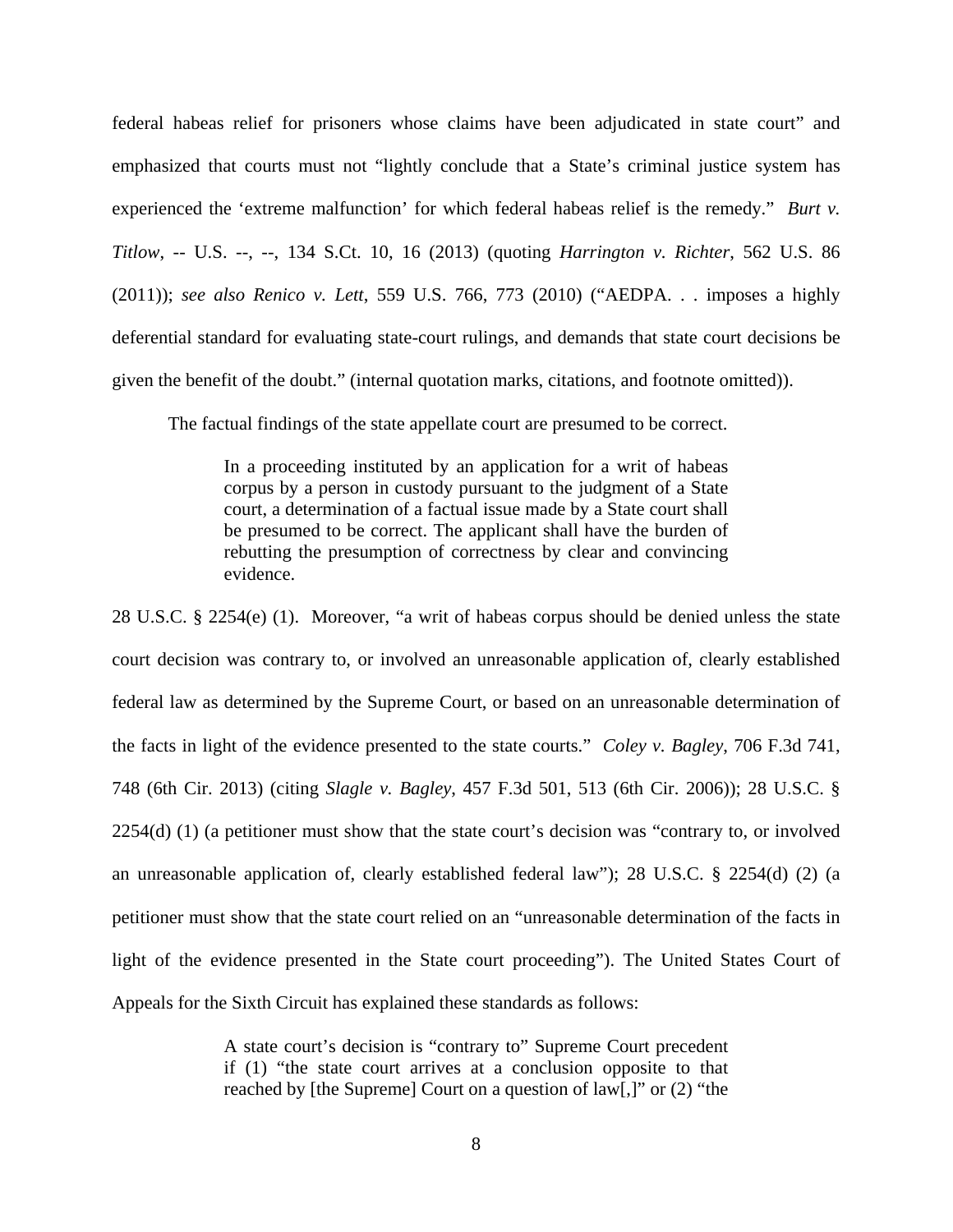state court confronts facts that are materially indistinguishable from a relevant Supreme Court precedent and arrives" at a different result. *Williams v. Taylor*, 529 U.S. 362, 405, 120 S.Ct. 1495, 146 L.Ed.2d 389 (2000). A state court's decision is an "unreasonable application" under 28 U.S.C. § 2254(d) (1) if it "identifies the correct governing legal rule from [the Supreme] Court's cases but unreasonably applies it to the facts of the particular. . . case" or either unreasonably extends or unreasonably refuses to extend a legal principle from Supreme Court precedent to a new context. *Id*. at 407, 529 U.S. 362, 120 S.Ct. 1495, 146 L.Ed.2d 389.

*Coley*, 706 F.3d at 748–49. The burden of satisfying the standards set forth in § 2254 rests with the petitioner. *Cullen v. Pinholster*, 563 U.S.170, 181 (2011).

"In order for a federal court to find a state court's application of [Supreme Court precedent] unreasonable, . . . [t]he state court's application must have been objectively unreasonable," not merely "incorrect or erroneous." *Wiggins v. Smith*, 539 U.S. 510, 520–21, (2003) (internal quotation marks omitted) (citing *Williams v. Taylor*, 529. U.S. at 409, and *Lockyer v. Andrade*, 538 U.S. 63, 76 (2003)); *see also Harrington v. Richter*, 131 S.Ct. at 786 ("A state court's determination that a claim lacks merit precludes federal habeas relief so long as "'fairminded jurists could disagree' on the correctness of the state court's decision." (quoting *Yarborough v. Alvarado*, 541 U.S. 652, 664 (2004)). In considering a claim of "unreasonable application" under  $\S 2254(d)(1)$ , courts must focus on the reasonableness of the result, not on the reasonableness of the state court's analysis. *Holder v. Palmer*, 588 F.3d 328, 341 (6th Cir. 2009) ("'[O]ur focus on the 'unreasonable application' test under Section 2254(d) should be on the ultimate legal conclusion that the state court reached and not whether the state court considered and discussed every angle of the evidence.'" (quoting *Neal v. Puckett*, 286 F.3d 230, 246 (5th Cir. 2002) (en banc))); *see also Nicely v. Mills*, 521 F. App'x 398, 403 (6th Cir. 2013) (considering evidence in the state court record that was "not expressly considered by the state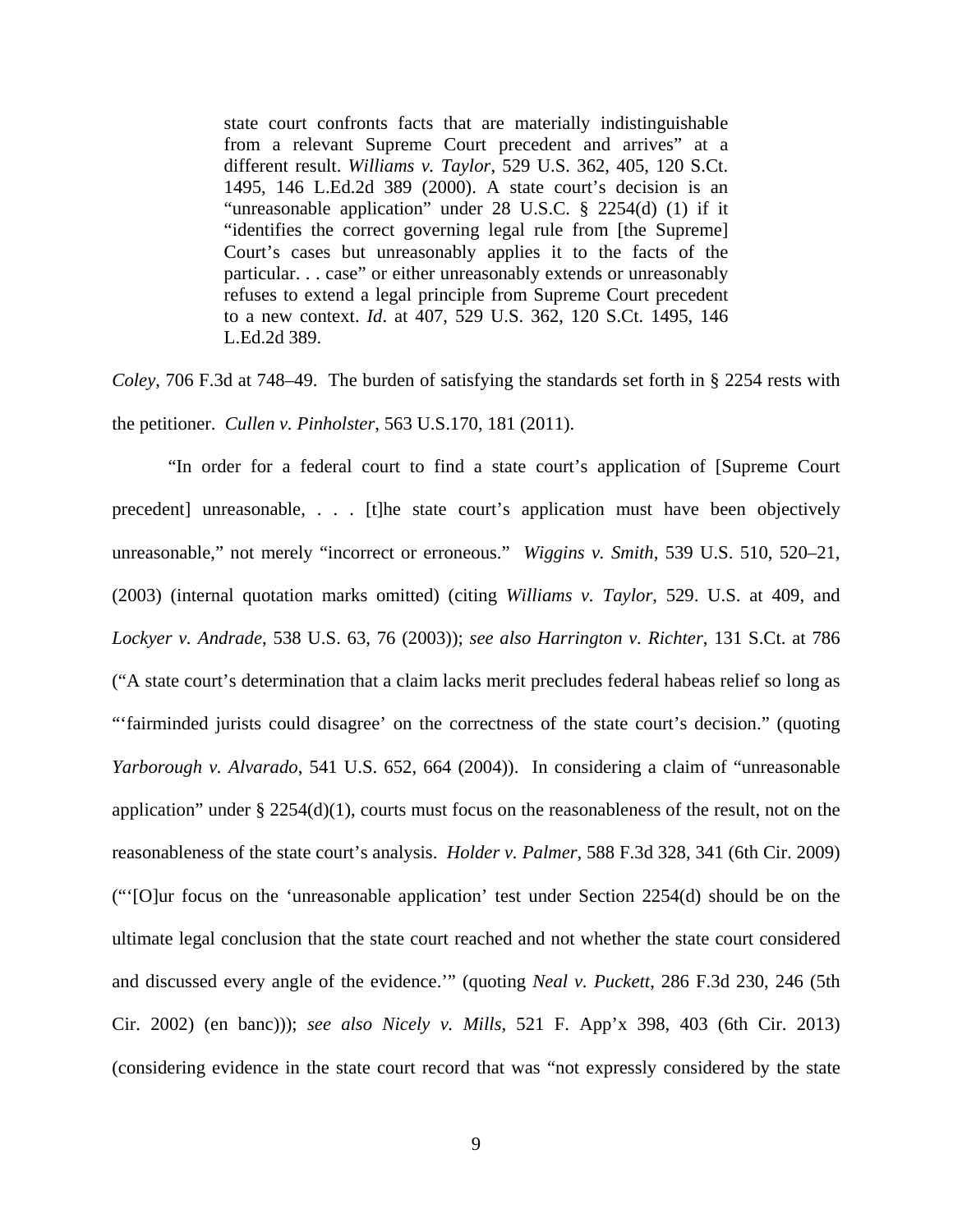court in its opinion" to evaluate the reasonableness of state court's decision). Relatedly, in evaluating the reasonableness of a state court's ultimate legal conclusion under  $\S$  2254(d)(1), a court must review the state court's decision based solely on the record that was before it at the time it rendered its decision. *Pinholster*, 563 U.S. at 181. Put simply, "review under § 2254(d)(1) focuses on what a state court knew and did." *Id*. at 182.

## **Ineffective Assistance of Counsel**

The right to counsel guaranteed by the Sixth Amendment is the right to the effective assistance of counsel. *McMann v. Richardson*, 397 U.S. 759, 771 n. 14 (1970). The standard for demonstrating a claim of ineffective assistance of counsel is composed of two parts:

> First, the defendant must show that counsel's performance was deficient. This requires showing that counsel made errors so serious that counsel was not functioning as the "counsel" guaranteed the defendant by the Sixth Amendment. Second, the defendant must show that deficient performance prejudiced the defense. This requires showing that counsel's errors were so serious as to deprive the defendant of a fair trial, a trial whose result is reliable.

*Strickland v. Washington*, 466 U.S. 668, 687 (1984). Scrutiny of defense counsel's performance must be "highly deferential." *Id*. at 689.

With respect to the first prong of the *Strickland* test, "[b]ecause of the difficulties inherent in making the evaluation, a court must indulge a strong presumption that counsel's conduct falls within the wide range of reasonable professional assistance." *Id.* To establish the second prong of the *Strickland* test, *i.e*., prejudice, a petitioner must demonstrate that there is a reasonable probability that, but for counsel's errors, the result of the proceedings would have been different. *Id.* at 694. "A reasonable probability is a probability sufficient to undermine confidence in the outcome." *Id*. Because a petitioner must satisfy both prongs of the *Strickland*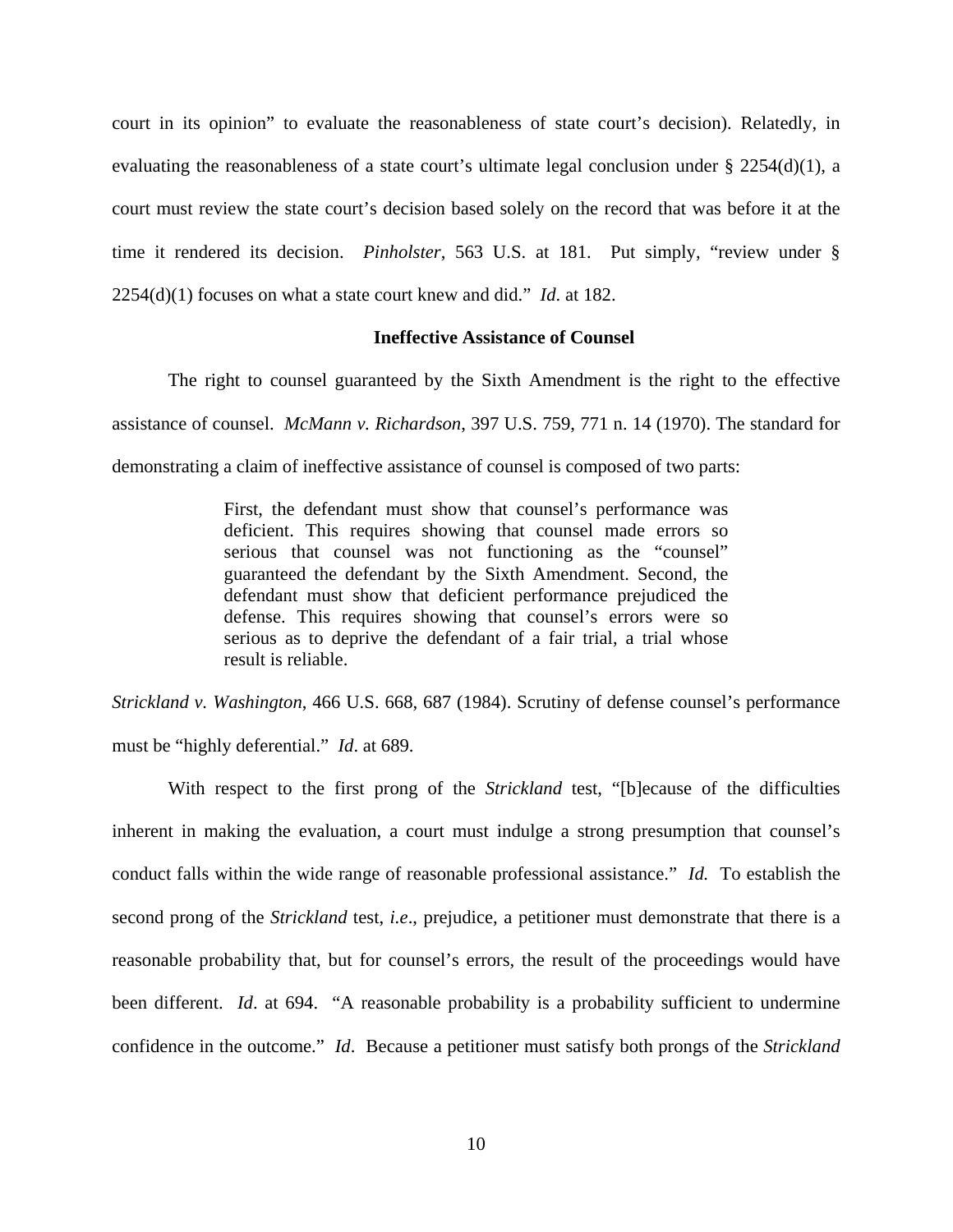test to demonstrate ineffective assistance of counsel, should the court determine that the petitioner has failed to satisfy one prong, it need not consider the other. *Id*. at 697.

A prisoner may challenge the entry of a plea of guilty on the basis that counsel's ineffectiveness prevented the plea from being knowing and voluntary. *Tollett v. Henderson*, 411 U.S. 258, 267 (1973). The two part test announced in *Strickland* applies to challenges to guilty pleas based on a claim of ineffective assistance of counsel. *Hill v. Lockhart*, 474 U.S. 52, 59 (1985); *Sparks v. Sowders*, 852 F.2d 882, 884 (6th Cir. 1988). In order to obtain relief, a prisoner raising such a claim must first show that counsel's advice was not within the range of competence demanded of attorneys in criminal cases. *Hill,* 474 U.S. at 59; *Sparks,* 852 F.2d at 884.

> The second, or "prejudice" requirement, on the other hand, focuses on whether counsel's constitutionally ineffective performance affected the outcome of the plea process. In other words, in order to satisfy the "prejudice" requirement, the defendant must show that there is a reasonable probability that, but for counsel's errors, he would not have pleaded guilty and would have insisted on going to trial.

*Hill,* 474 U.S. at 59; Sparks, 852 F.2d at 884.

#### **Application**

Petitioner argues that the prosecutor breached the terms of his guilty plea by recommending imposition of maximum consecutive terms of incarceration, in violation of the terms of his plea agreement. According to Petitioner, had he known that the prosecutor would have done so, he would not have pleaded guilty, but would have continued with trial proceedings. Petitioner also appears to contend that his guilty plea was not knowing, intelligent and voluntary, based on the prosecution's breach of the terms of plea negotiations, and his attorney's failure to object, although he did not raise this same issue in the state appellate court.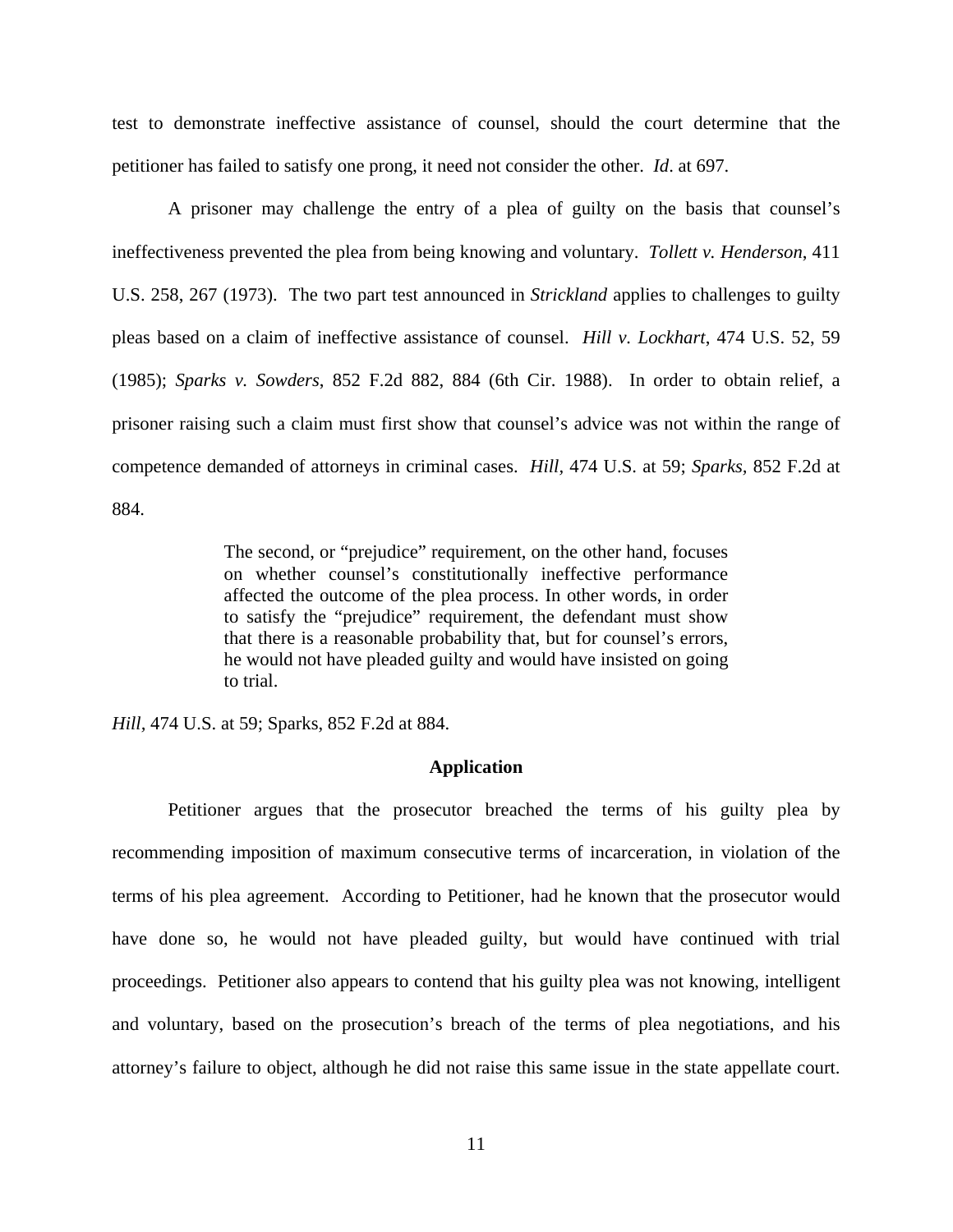(*See* ECF No. 6-1, PageID# 98-100.) Petitioner therefore is precluded from now raising this latter claim in these proceedings.

In order to satisfy the exhaustion requirement in habeas corpus, a petitioner must fairly present the substance of each constitutional claim to the state courts as a federal constitutional claim. *Anderson v. Harless*, 459 U.S. 4, 6 (1982); *Picard v. Connor*, 404 U.S. 270, 275 (1971). Although the fair presentment requirement is a rule of comity, not jurisdiction, *see Castille v. Peoples*, 489 U.S. 346, 349 (1989); *O'Sullivan v. Boerckel*, 526 U.S. 838, 844–45, (1999), it is rooted in principles of comity and federalism designed to allow state courts the opportunity to correct the State's alleged violation of a federal constitutional right that threatens to invalidate a state criminal judgment. In the Sixth Circuit, a petitioner can satisfy the fair presentment requirement in any one of four ways: (1) reliance upon federal cases employing constitutional analysis; (2) reliance upon state cases employing federal constitutional analysis; (3) phrasing the claim in terms of constitutional law or in terms sufficiently particular to allege a denial of a specific constitutional right; or (4) alleging facts well within the mainstream of constitutional law. *McMeans v. Brigano*, 228 F.3d 674, 681 (6th Cir. 2000). Further, general allegations of the denial of a constitutional right, such as the right to a fair trial or to due process, are insufficient to satisfy the "fair presentment" requirement. *Id*.

Petitioner did not make any reference in his state appellate court brief that would have alerted the state appellate court that he intended to raise a claim that his guilty plea was not knowing, intelligent or voluntary.

> To preserve a federal constitutional claim for habeas corpus, the legal and factual basis of the claim must be "fairly presented" to the state courts so that they have an opportunity to remedy the alleged constitutional violation. *Williams v. Anderson*, 460 F.3d 789, 806 (6th Cir. 2006). A petitioner must have presented his claims to the state courts "under the same theory in which it is later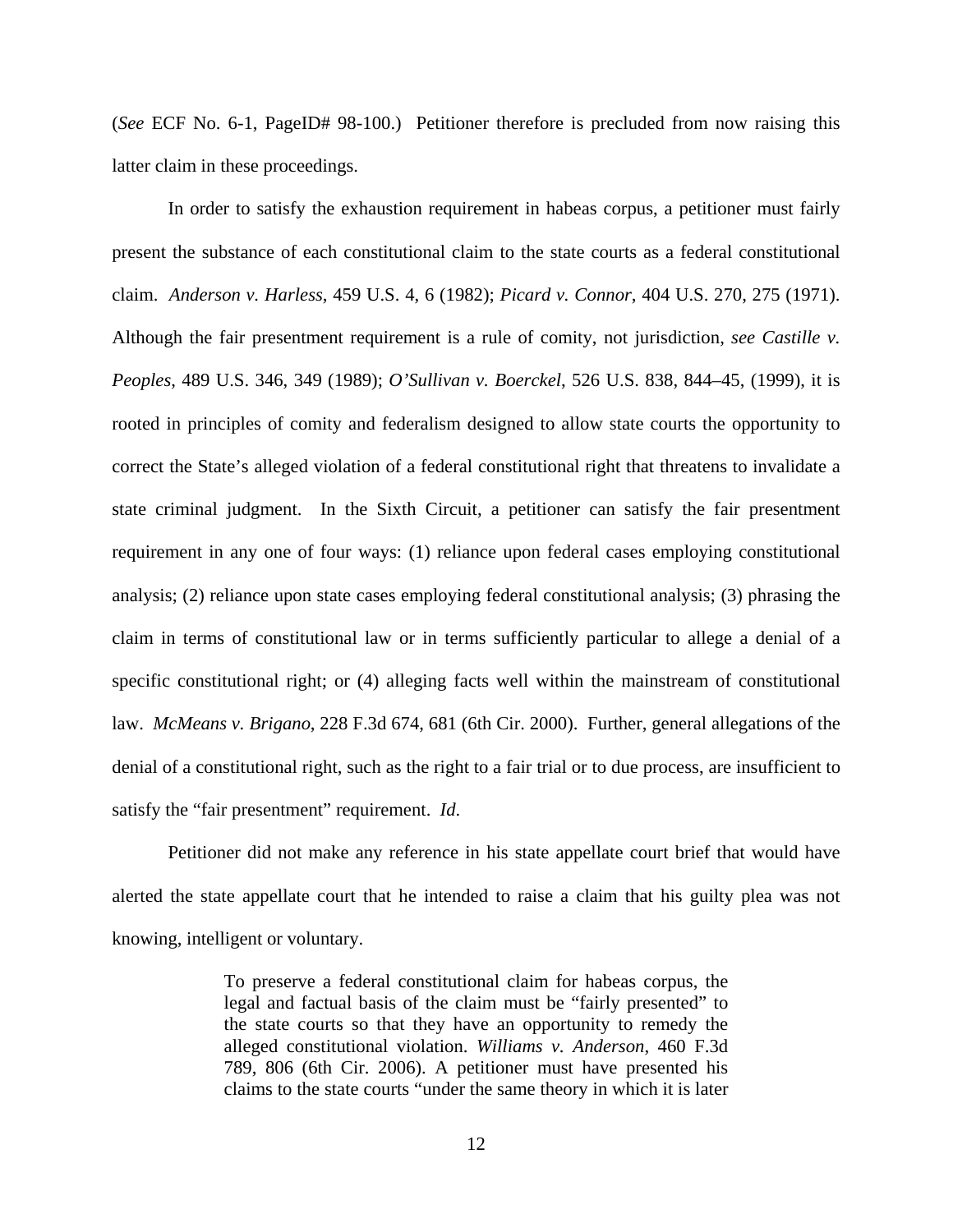presented in federal court." *Wong v. Money*, 142 F.3d 313, 322 (6th Cir. 1998). If a habeas petitioner fails to properly raise the claim in state court, and state law no longer allows him to raise it, the claim is procedurally defaulted. *Williams*, 460 F.3d at 806.

*Lenoir v. Warden, Southern Ohio Correctional Facility*, 886 F. Supp.2d 718, 728 (S.D. Ohio

2012). He has therefore waived such claim for review. *See King v. Berghuis*, 744 F.3d 961, 964-65 (6th Cir. 2014) ("There can be no dispute that *Santobello* and *Boykin[ v. Alabama,* 395

U.S. 238 (1969) (involving whether the record reflects that a guilty plea is knowing, intelligent

and voluntary] impose different requirements and that a claim brought under one is not also

brought under the other.") (citing *Bordenkircher v. Hayes*, 434 U.S. 357, 362 (1978) (footnote

omitted)). In any event, review of the record, as discussed below, fails to support such

allegation.

The state appellate court rejected Petitioner's claim regarding the denial of the effective

assistance of counsel in relevant part as follows:

To demonstrate ineffective assistance of counsel, appellant must establish the following as set forth in *State v. Bradley*, 42 Ohio St.3d 136 (1989), paragraphs two and three of the syllabus:

2. Counsel's performance will not be deemed ineffective unless and until counsel's performance is proved to have fallen below an objective standard of reasonable representation and, in addition, prejudice arises from counsel's performance. (*State v. Lytle* [1976], 48 Ohio St.2d 391, 2 O.O.3d 495, 358 N.E.2d 623; *Strickland v. Washington* [1984], 466 U.S. 668, 104 S.Ct. 2052, 80 L.Ed.2d 674, followed.)

3. To show that a defendant has been prejudiced by counsel's deficient performance, the defendant must prove that there exists a reasonable probability that, were it not for counsel's errors, the result of the trial would have been different.

The written plea agreement filed October 22, 2014 specifically states: " \* \* \* the State agrees to make no recommendation and defer sentencing to the discretion of the Court. Both parties reserve the right to present arguments regarding sentencing at the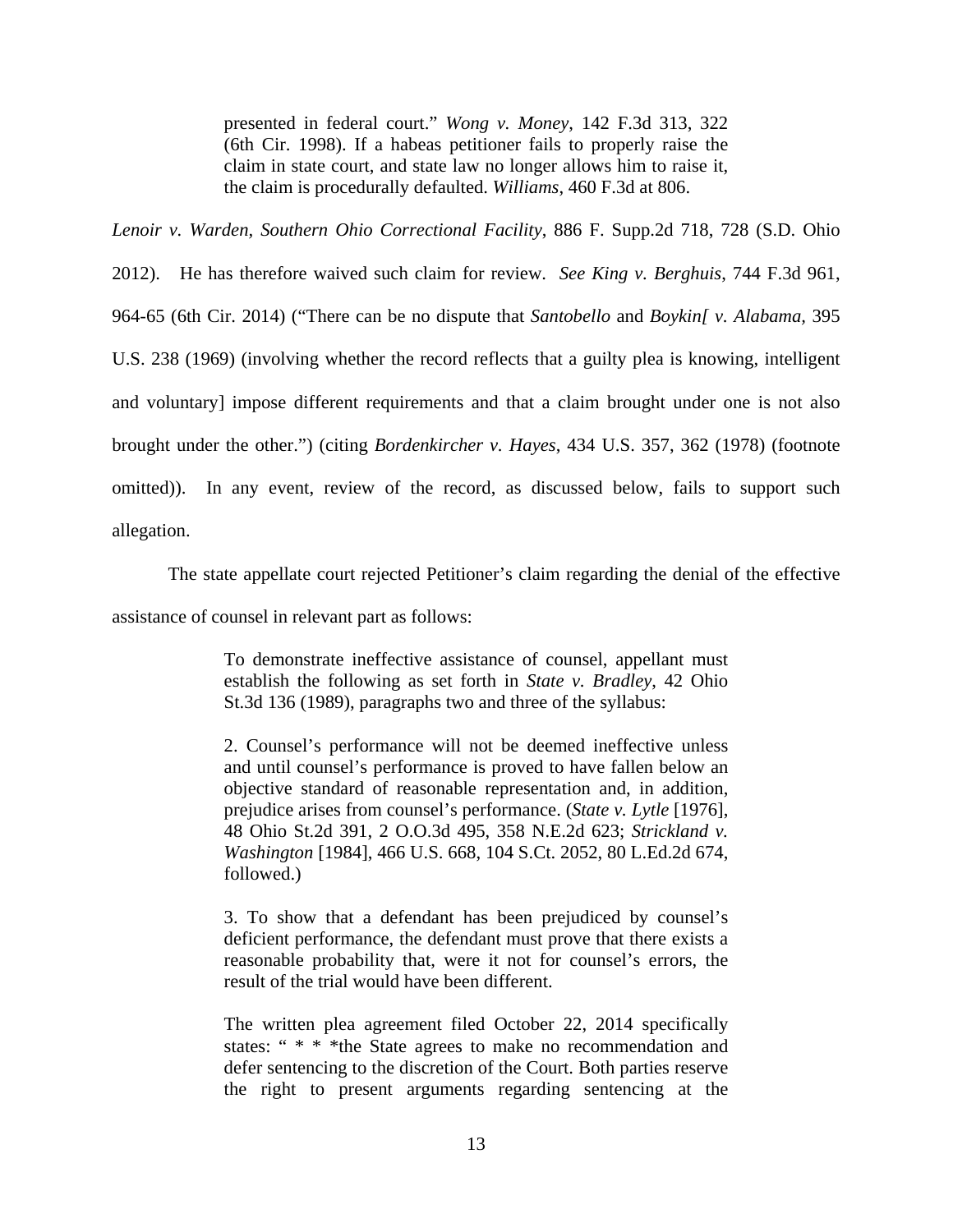sentencing hearing." During the plea hearing, the trial court reiterated this language to appellant and appellant stated he understood. T. at 9. Following the guilty pleas, the trial court proceeded to sentencing, and specifically asked the prosecutor if the state had a recommendation, to which the prosecutor recommended maximum consecutive sentences, "that being one year on the trafficking in drugs, and three years be imposed on the felony 3, for a total of four years." T. at 16.

\*\*\*

Although appellant argues the prosecutor breached the plea agreement, we find no error. The plea agreement specifically states that while the prosecutor would not recommend a sentence, both parties reserved the right to present arguments regarding sentencing at the hearing. It is unclear as to what the arguments would be. It could very well include the appropriateness of the sentence.

Under the sentencing statutes, it is the trial judge who is required to make the final determination as to sentence, its length, and its consecutive/concurrent nature. "[N]othing binds the court to the recommendations or statements given by the prosecutors at sentencing." *State v. Namack*, 7th Dist. Belmont No. 01 BA 46, 2002–Ohio–5187, ¶ 36.

The case had been at trial for a day; therefore, the trial court had personal knowledge of the state's claims and appellant's defenses via opening statements and some witnesses.

We cannot find that the error complained of negates a voluntary guilty plea that is not contrary to law. We also do not find any suggestion that the trial court's sentence would have been any different. In his appellate brief at 4, appellant argues the trial court "would not have imposed maximum consecutive terms absent the prosecutor's recommendation." There is no evidence in the record to support this argument. Appellant had a lengthy criminal record: "1998, assault and ag menacing; 2001, felony RSP; 2002, OVI; 2005, trafficking in cocaine and possession of cocaine; an RSP that resulted in a five-year sentence; \* \* \*a 2012 domestic violence, and a 2000—another RSP in 2007." T. at 16.

We find the cited case of *State v. Adams*, to be distinguishable from the case *sub judice*. In *Adams*, the prosecutor agreed in writing to "stand silent" during the sentencing hearing, and then volunteered a sentencing recommendation during the hearing. In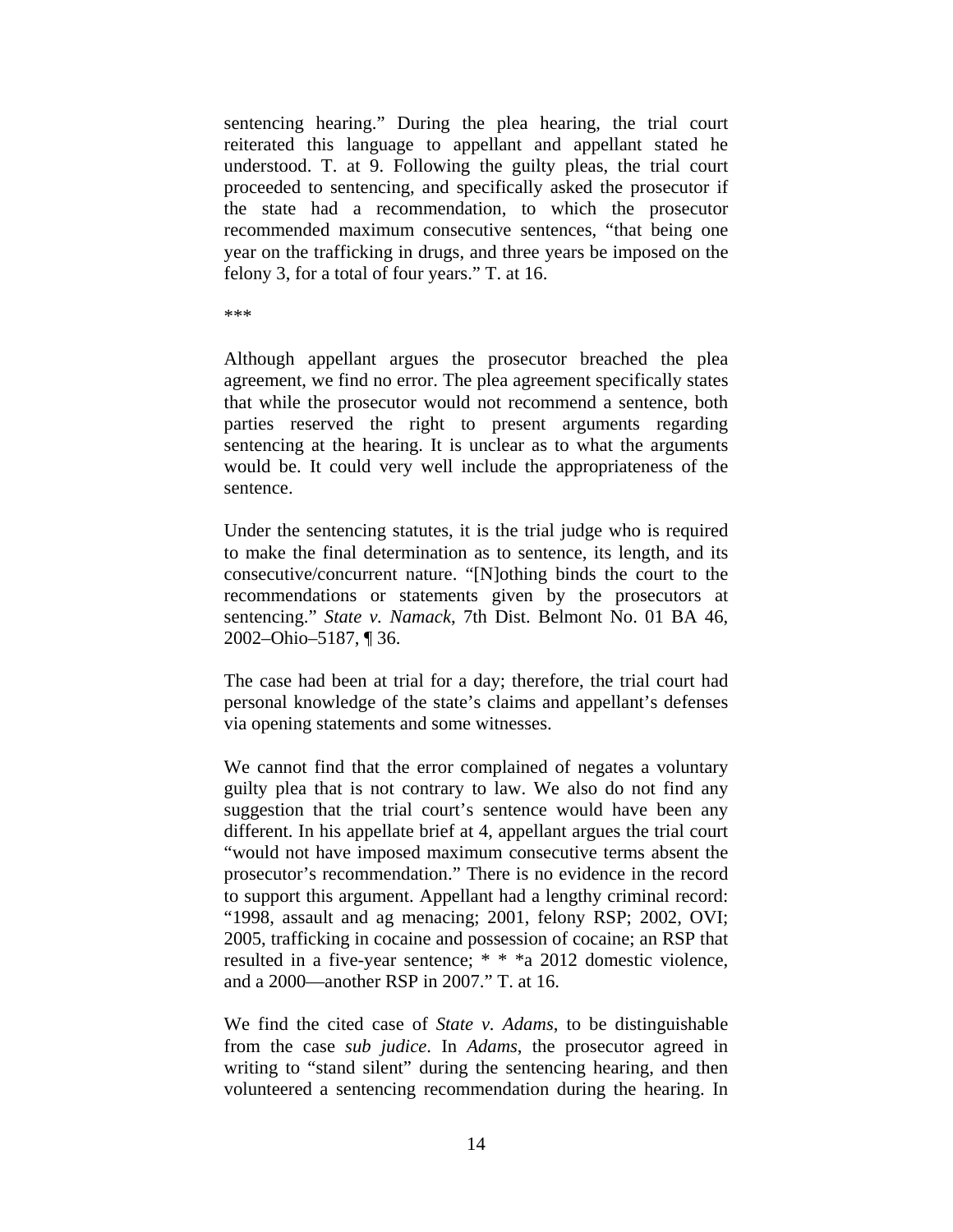this case, there is no agreement in writing to "stand silent," and the prosecutor made a recommendation only after the trial court inquired.

Upon review, we find the prosecutor did not breach the plea agreement, there is no evidence to suggest the sentence would have been any different, and do not find any prejudice to appellant.

*State v. Morrison*, 2015 WL 3385652, at \*1-2.

 "Prevailing on an ineffective-assistance-of-counsel claim through habeas review is no easy task." *Group v. Robinson*, 1458 F.Supp.3d 632, 651 (N.D. Ohio Jan. 20, 2016). Under the AEDPA, review of such claim must be "'doubly deferential' in order to afford 'both the state court and the defense attorney the benefit of the doubt.'" *Woods v. Donald*, -- U.S. --, 135 S.Ct. 1372, 1376 (2015) (citations omitted); *Group v. Robinson*, 158 F.Supp.3d at 651 ("The question for a habeas court "is simply whether there is 'any reasonable argument' that counsel's performance was professionally reasonable.") (citing *Davis v. Carpenter*, 798 F.3d 468, 474 (6th Cir. 2015) (quoting *Harrington*, 562 U.S. at 105). Upon review of the record, this Court is not persuaded that Petitioner has met his burden here.

 On the second day of his jury trial, Petitioner indicated that he wanted to enter a guilty plea. *Transcript* (ECF No. 6-1, PageID# 161.) Pursuant to the terms of his plea agreement, the prosecutor reduced the charges in Count 2 of the Indictment from a second degree felony, to a third degree felony, (*See* ECF No. 6-1, PageID# 80, 83), thereby reducing Petitioner's potential sentencing exposure. Additionally, Petitioner's written *Plea of Guilty*, which he signed, reflects that he understood that he faced up to 12 months incarceration on Count 1, up to 36 months on Count 2, and up to 30 days on Count 3, and that that the trial court may impose consecutive terms of incarceration. (PageID# 83.) Thus, the plea agreement did not contemplate any specific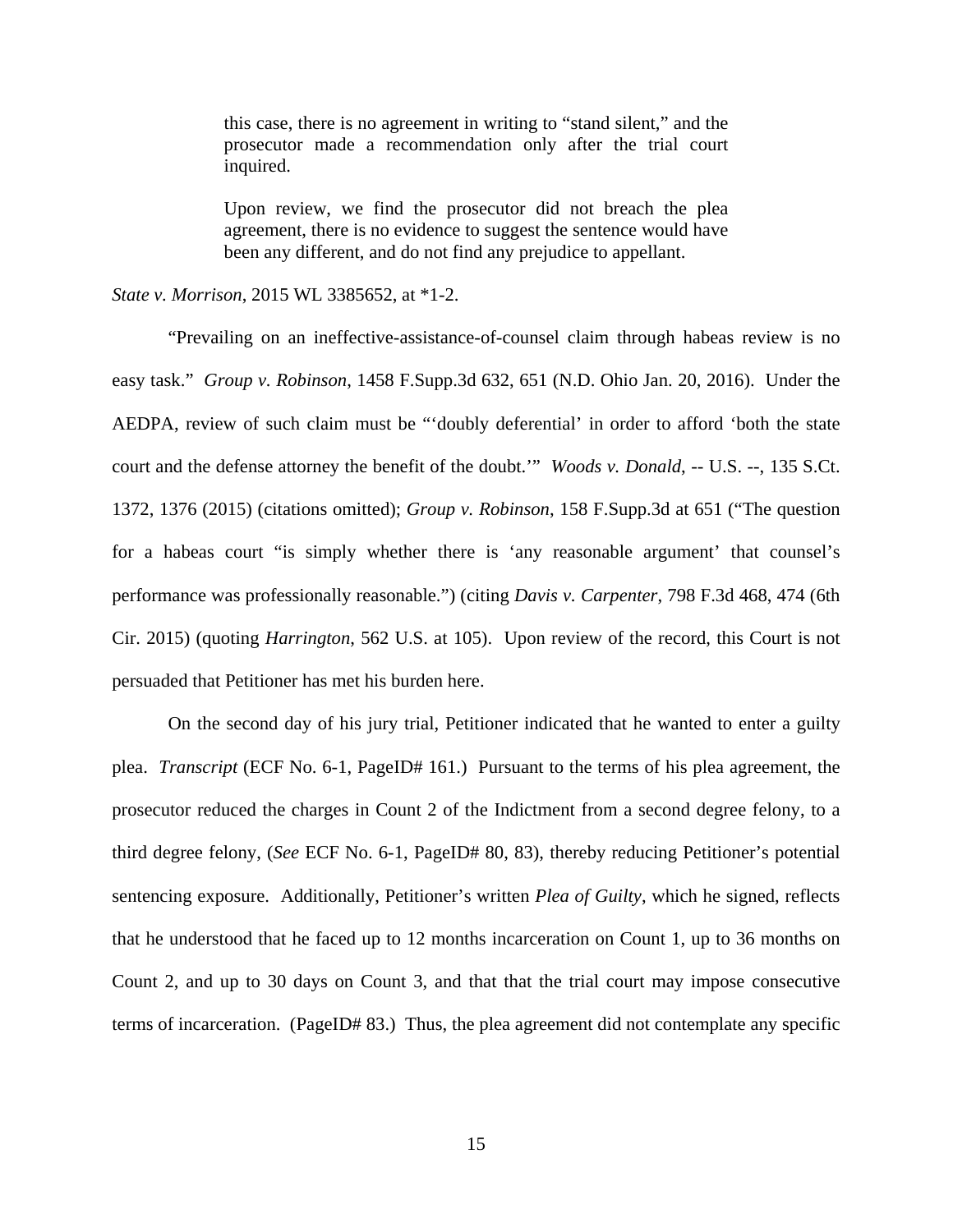term of incarceration by the parties, and Petitioner implicitly acknowledged that he faced maximum terms of incarceration on the charges alleged. The *Plea of Guilty* form also indicated:

> The defendant acknowledges that the parties have engaged in plea negotiations and the defendant accepts and agrees to be bound by the following agreement, which is the product of such negotiations.

> Upon a plea of "guilty" to Counts One and Three as contained in the indictment and Count Two as amended, the State agrees to make no recommendation and defer sentencing to the discretion of the Court. Both parties reserve the right to present arguments regarding sentencing at the sentencing hearing. . . .

> The defendant further acknowledges that he/she understands that the prosecutor's recommendation does not have to be followed by the Court.

(PageID# 85.)

Petitioner indicated that he had had plenty of time to discuss the entry of his guilty plea with his attorney. *Transcript* (ECF No. 6-1, PageID# 161.) The prosecutor represented that the parties had agreed that "they would defer to the Court for purposes of sentencing, and reserve the right to make arguments at the time of the sentencing." (PageID# 162-63.) Defense counsel agreed to the accuracy of that statement. (PageID# 163.) The trial court advised Petitioner of the charges against him, and of the maximum sentence he faced on each charge. Petitioner indicated that he understood. (PageID# 163-66.) Petitioner understood the nature of the charges against him and any possible defenses he had to the charges. He expressed satisfaction with the advice and assistance of his attorney. (PageID# 166-67.) Petitioner denied being under the influence of alcohol or drugs. (PageID# 167.) Petitioner expressly indicated that he understood that "both parties reserve the right to present arguments regarding sentencing at the sentencing hearing." *(Id.)* He denied being made any other promises or being coerced into entering a guilty plea. (*Id*.) Further, the trial court advised Petitioner of all of the rights he was waiving by entry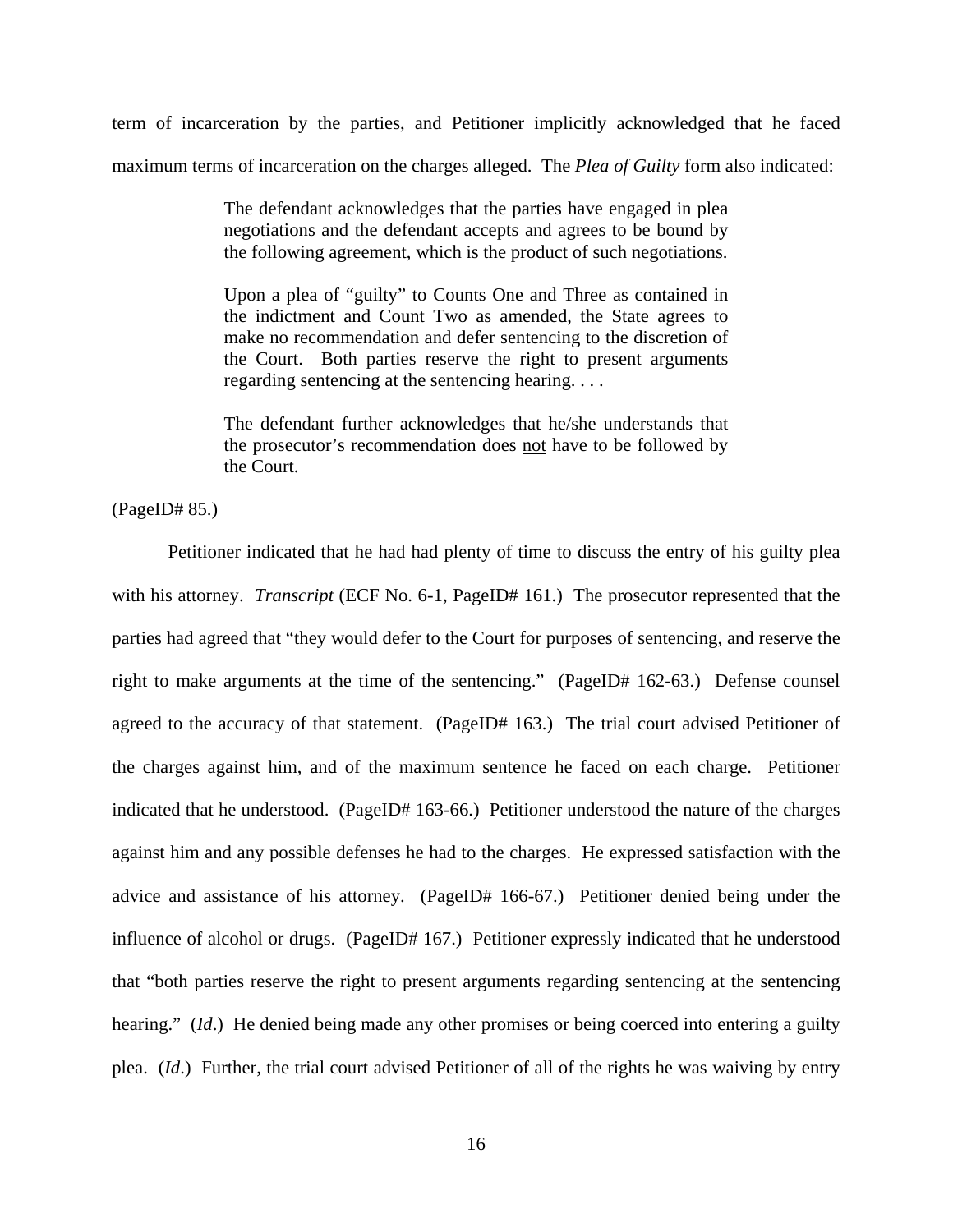of his guilty plea. Petitioner at all times indicated that he understood. (PageID# 168-69.) The

prosecutor recited the facts of the case as follows:

On March the  $12<sup>th</sup>$  of 2014, in Muskingum County, Sheriff's Office, in conjunction with the Zanesville Police Department, arranged for a controlled buy of cocaine from the defendant in this matter, Chad Morrison.

Confidential informant was wired and provided with pre-recorded buy money and searched. He was sent to the residence at 319 Mead Street where the law enforcement officers had received information that the defendant had been selling cocaine and marijuana.

The confidential informant was able to make contact with the defendant, and was able to purchase two grams of cocaine. This was submitted to BCI and tested positive for cocaine. The basis of the search warrant was executed on 3-14 of 2014. There was an attempted buy on 3-10, as well as a successful buy on 3-12.

The Court has had an opportunity to review both of those videos through testimony that has been provided during the course of the trial, and to see all evidence that was the result of those operations. During the execution of the search warrant, the defendant was arrested, the house was searched, and the area where he was immediately located prior to police conducting the search warrant were 19.32 grams of cocaine, also two cell phones, and digital scales that would be seen being used in previous buys.

The items were submitted to BCI and tested positive for the controlled substance of cocaine. Also during the course of the State's case, had testimony been presented further, Adam Rogers would have testified that the drugs were, in fact, in the possession of the defendant in this case, Chad Morrison.

There was a sawed-off shotgun that was recovered from an upstairs bedroom that Mr. Rogers testified that was his that was kept in the house for purposes of protecting the products that were being moved in the house on a regular basis.

\*\*\*

Mr. Morrison also admitted that all of the marijuana in the house was his, and was greater than 100 grams, and that was also tested.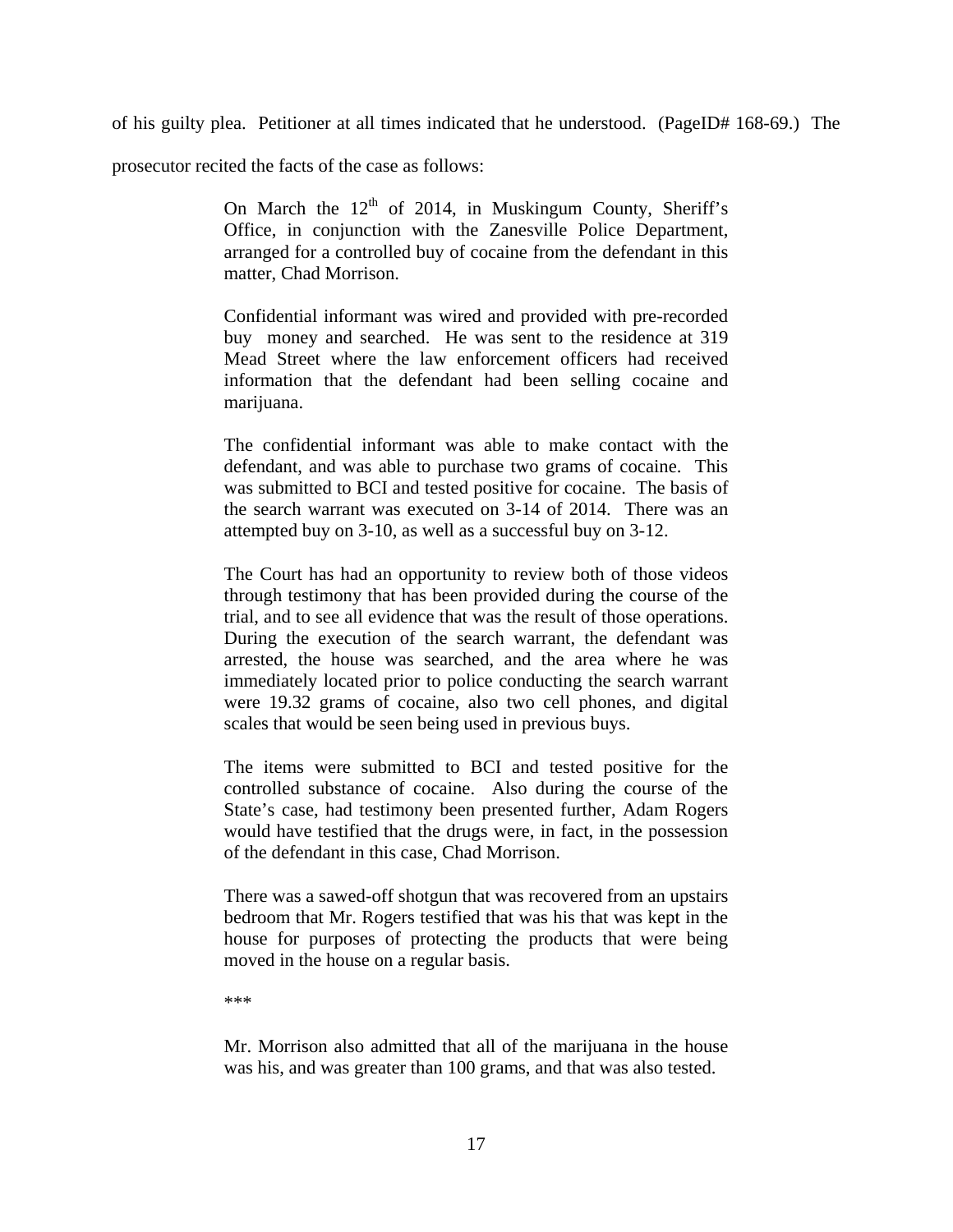(PageID# 170-71.) Thus, it does not appear that the government would have been unable to establish the charges against Petitioner. To the contrary, there appears to have been substantial evidence of guilt. Defense counsel asked the Court to take into consideration that Petitioner had accepted responsibility for his actions, and that it was clear from the evidence that other drug trafficking activities were taking place in the house unrelated to the Petitioner. (PageID# 173- 74.) In response to the trial court's inquiry as to a sentencing recommendation, the prosecutor suggested maximum and consecutive terms of incarceration, or an aggregate term of four years, in view of Petitioner's criminal record.<sup>1</sup> (PageID# 174.) Defense counsel argued that the prosecutor's request was not fair or just in view of Petitioner's guilty plea and the mitigating circumstances of the case, reflecting other drug activity in the house unrelated to Petitioner, and as it was clear from the evidence that it was not Petitioner's gun. (PageID# 175-76.) When the trial court asked Petitioner if there was anything that he wanted to say on his own behalf prior to sentencing, Petitioner apologized for what he had done and for wasting the State's time. (PageID# 176.)

In *Santobello v. United States*, 404 U.S. 257 (1971), the prosecutor agreed in a plea agreement not to make any recommendation at sentencing, but breached that promise by recommending that the judge impose the maximum sentence. In remanding the case to the state trial court, the United States Supreme Court stated:

> The ultimate relief to which petitioner is entitled we leave to the discretion of the state court, which is in a better position to decide whether the circumstances of this case require only that there be specific performance of the agreement on the plea, in which case petitioner should be resentenced by a different judge, or whether, in the view of the state court, the circumstances require granting

 $\overline{a}$ 

<sup>&</sup>lt;sup>1</sup> Petitioner's sentence of thirty days on Count 3 was ordered to run concurrently to the other sentences imposed. *Transcript* (ECF No. 6-1, PageID# 178.)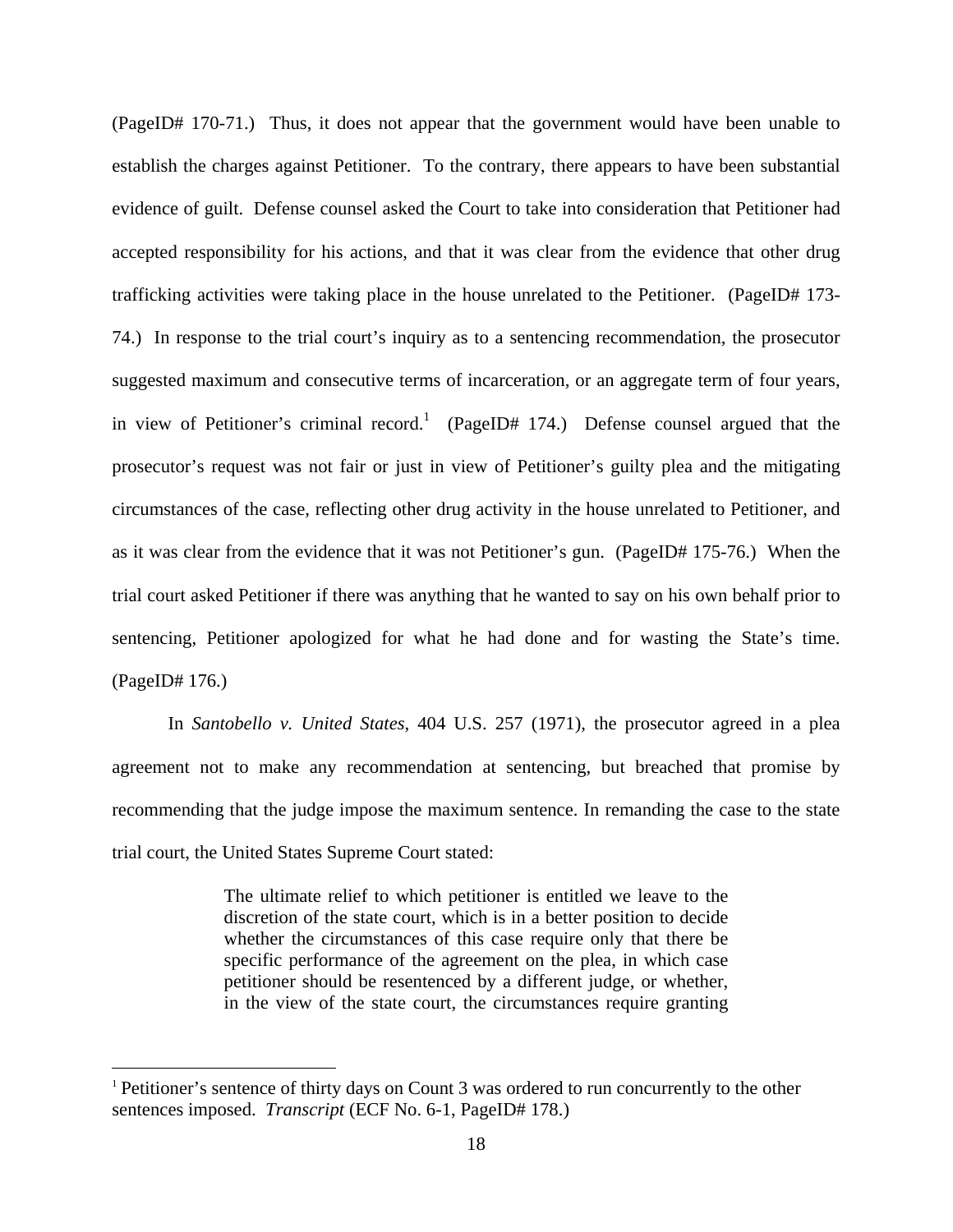the relief sought by petitioner, *i.e*., the opportunity to withdraw his plea of guilty.

*Id.*, at 263. However, "[a] petitioner's entitlement to relief as a result of an alleged broken plea agreement depends in the main on the precise language of the agreement itself." *Brown v. McKee*, No. 04-10080, 2007 WL 24215557, at \*4 (E.D. Mich. Aug. 27, 2007). The Sixth Circuit has explained:

Although *Santobello* discusses the consequences of a broken plea agreement, the case does not amplify the parameters of what constitutes a breach. Various circuit court decisions, however, have addressed the issue since *Santobello* was decided. This court has held that "[p]lea agreements are contractual in nature. In interpreting and enforcing them, we are to use traditional principles of contract law." *United States v. Robison*, 924 F.2d 612, 613 (6th Cir. 1991). One fundamental principle of contract interpretation is that "primary importance should be placed upon the words of the contract. Unless expressed in some way in the writing, the actual intent of the parties is ineffective, except when it can be made the basis for reformation of the writing." 11 Williston on Contracts § 31:4 (4th ed.2000). Consistent with the principle articulated by *Williston,* this court has held that the state will be held to the literal terms of the plea agreement. *United States v. Mandell*, 905 F.2d 970, 973 (6th Cir.1990) (citing *United States v. Kamer*, 781 F.2d 1380, 1387 (9th Cir.1986)).

*Smith v. Stegall,* 385 F.3d 993, 999 (6th Cir. 2004). In other words,

[i]n determining whether a plea agreement has been broken, the court "should look to what the defendant reasonably understood" when he entered into the agreement. *United States v. Herrera*, 928 F.2d 769, 771 (6th Cir. 1991). The "most persuasive evidence" of what a defendant "reasonably appreciated as his bargain is found in the plain language of the court-approved agreement." *United States v. Phibbs*, 999 F.2d 1053, 1081 (6th Cir. 1993).

*United States v. Fields*, 763 F.3d 443, 453 (6th Cir. 2014).

Here, the explicit terms of the plea agreement indicate that, although the prosecutor agreed to make no "recommendation" and "defer sentencing to the discretion of the Court," the

prosecutor also reserved the right to make arguments regarding the appropriate punishment at the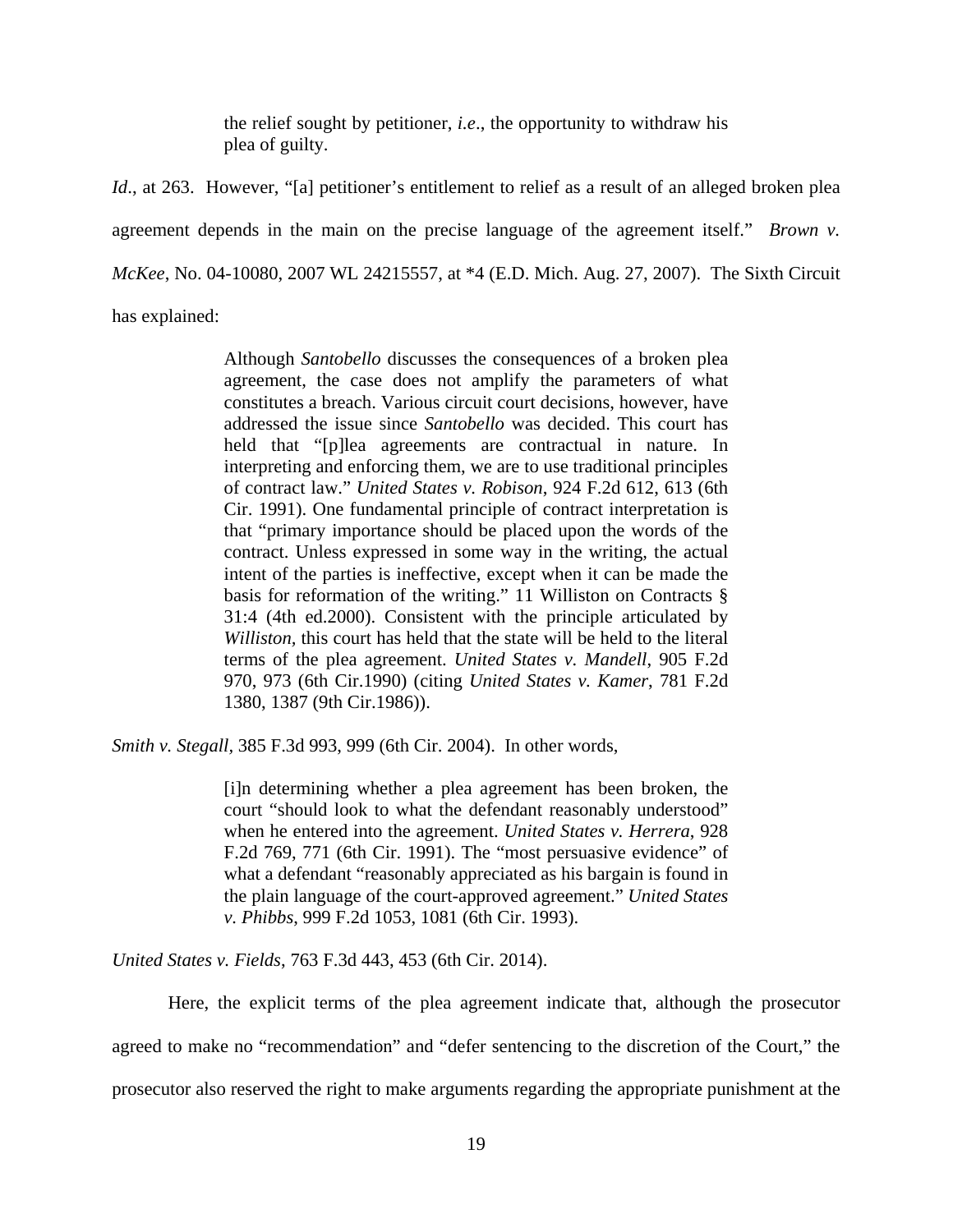sentencing hearing, which presumably would have involved the prosecutor's assessment of the appropriate sentence in view of the circumstances of the case. Petitioner also acknowledged he understood that any recommendations by the parties did not have to be followed by the court. Thus, Petitioner was on notice that "the Court [was] not a party to [the plea] agreement and [was] under no obligation to accept any recommendation by the [prosecutor] or the parties regarding the sentence to be imposed." *United States v. Smith*, 613 F. App'x 522, 526 (6th Cir. 2015) (courts are hesitant to impose obligations on the government unless compelled by the plain text of a plea agreement). Under these circumstances, this Court cannot conclude that counsel performed in a constitutionally ineffective manner by failing to object to the prosecutor's response to the trial court's inquiry regarding a "recommendation" as to sentencing as in violation of the explicit terms of the plea agreement.

To the contrary, the language of the agreement plainly contemplates that the prosecutor could indeed make "arguments" to the trial court regarding the length of sentence that should be imposed. Further, the prosecutor made no promises or representations limiting his ability to recommend or argue for a particular term of years, or imposition of maximum consecutive terms of incarceration. *See Smith v. Stegall*, 385 F.3d at 998 (no breach of plea agreement where prosecutor promised not to recommended a term of life incarceration, but recommended a term of 70 to 100 years). Moreover, Petitioner acknowledged in his signed guilty plea and at the guilty plea hearing that he understood that he faced maximum consecutive terms of incarceration. Petitioner explicitly acknowledged that sentencing would be within the discretion of the trial court, and that the prosecutor had reserved the right to "present arguments regarding sentencing" and that any recommendation of the prosecutor did not have to be followed by the court. Such language can "equally be read as indicating that the parties had not agreed jointly on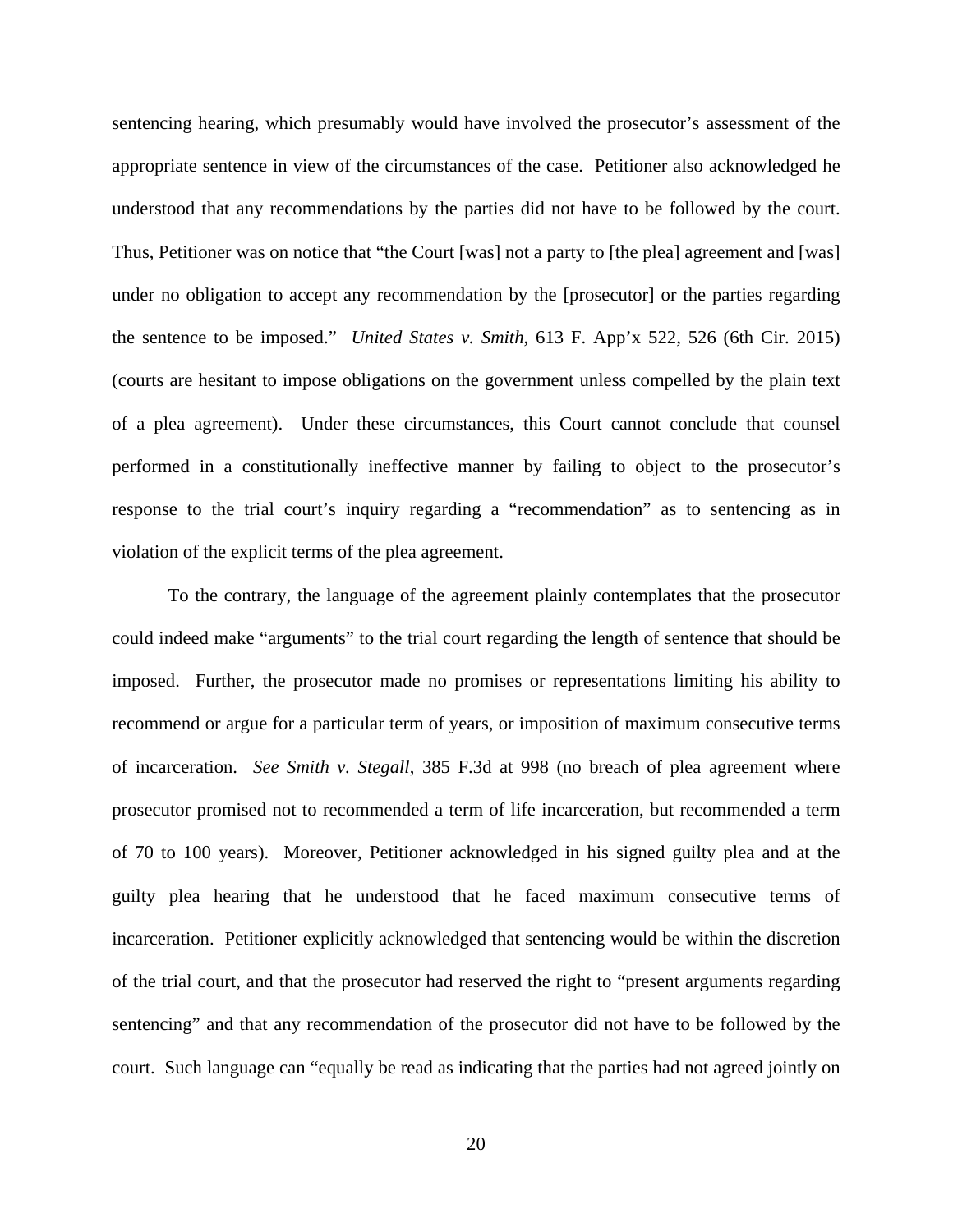a particular sentencing recommendation." *MacArthur v. Curtin*, No. 13-cv-11307, 2014 WL 3767835, at \*17 (E.D. Mich. July 31, 2014). Petitioner additionally acknowledged that he understood the maximum sentences he faced, and that such sentences could be imposed consecutively. In view of all of the foregoing, Petitioner's allegation now that he would not have entered a guilty plea, had he known that the trial court might impose a term of 48 months incarceration, is simply not worthy of credit.

> [T]he representations of the defendant, his lawyer, and the prosecutor at such a hearing, as well as any findings made by the judge accepting the plea, constitute a formidable barrier in any subsequent collateral proceedings. Solemn declarations in open court carry a strong presumption of verity. The subsequent presentation of conclusory allegations unsupported by specifics is subject to summary dismissal, as are contentions that in the face of the record are wholly incredible.

*Blackledge v. Allison*, 431 U.S. 63, 74 (1977). In applying this standard, courts indulge a strong presumption that statements made by the parties at the plea hearing were truthful. *Id*. at 74. Here, Petitioner's statements indicate that he well understood that no sentence had been agreed upon, that he faced the possible imposition of maximum and consecutive terms of incarceration, and that his sentence was within the sole discretion of the trial court.

Petitioner therefore has failed to establish the denial of the effective assistance of counsel due to his attorney's failure to object to the prosecutor's alleged breach of the terms of the plea agreement. He likewise has failed to establish cause and prejudice for his procedural default of claim one.

## **Recommended Disposition**

Therefore, the Magistrate Judge **RECOMMENDS** that this action be **DISMISSED.**

Petitioner's *Motion for Judgment* (ECF No. 9) is **DENIED,** as moot.